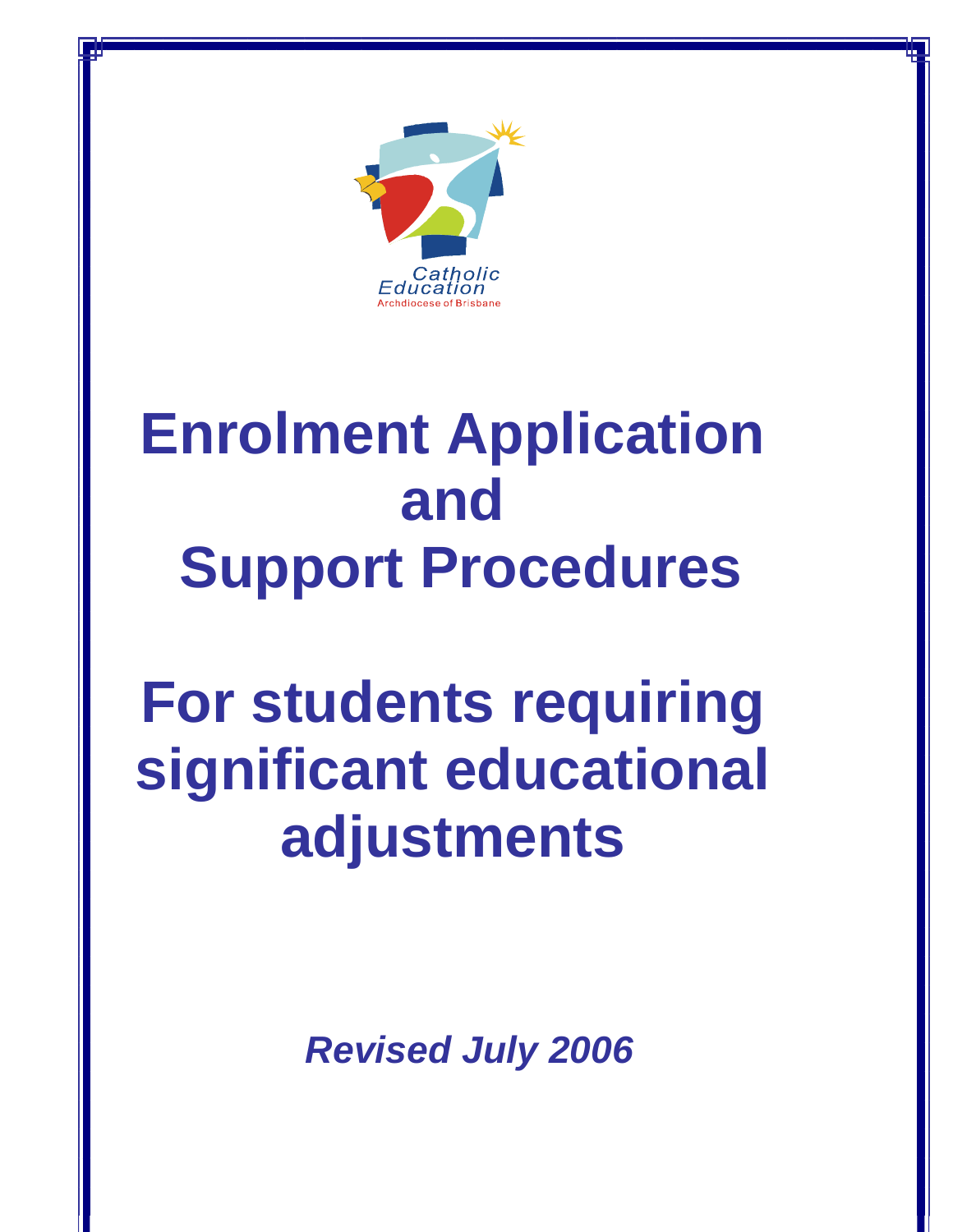# **Table of Contents**

|     | Enrolment Application and Support Procedures (Flow Chart)4                                                                          |  |  |
|-----|-------------------------------------------------------------------------------------------------------------------------------------|--|--|
|     |                                                                                                                                     |  |  |
|     |                                                                                                                                     |  |  |
|     |                                                                                                                                     |  |  |
|     |                                                                                                                                     |  |  |
|     |                                                                                                                                     |  |  |
|     |                                                                                                                                     |  |  |
| 1.  | Parent Brochure (Enrolment Application and Support Procedures for<br><b>Students requiring Significant Educational Adjustments)</b> |  |  |
| 2.  | <b>Appeal Process</b>                                                                                                               |  |  |
| 3.  | <b>Information Access Permission</b>                                                                                                |  |  |
| 4.  | Sample Proforma Letter requesting documentation for Enrolment<br><b>Support Meeting (Secondary)</b>                                 |  |  |
| 5.  | <b>Parent Preparation for Enrolment Support Meeting</b>                                                                             |  |  |
| 6.  | <b>Student Preparation for Enrolment Support Meeting</b>                                                                            |  |  |
| 7.  | Stage 1: Initial Team Meeting (Record of Meeting)                                                                                   |  |  |
| 8.  | <b>Stage 1: Initial Team Meeting (Record of Documents)</b>                                                                          |  |  |
| 9.  | <b>Record of Observation / Visit</b>                                                                                                |  |  |
| 10. | <b>Secondary Transition Form (Information from Primary School)</b>                                                                  |  |  |
| 11. | <b>Stage 3: Enrolment Support Meeting (Record of Meetings)</b>                                                                      |  |  |
| 12. | <b>Stage 5: School Action Plan</b>                                                                                                  |  |  |
| 13. | Enrolment of Students in Catholic School Policy, June 2004                                                                          |  |  |
| 14. | <b>Policy: Students with Disabilities</b>                                                                                           |  |  |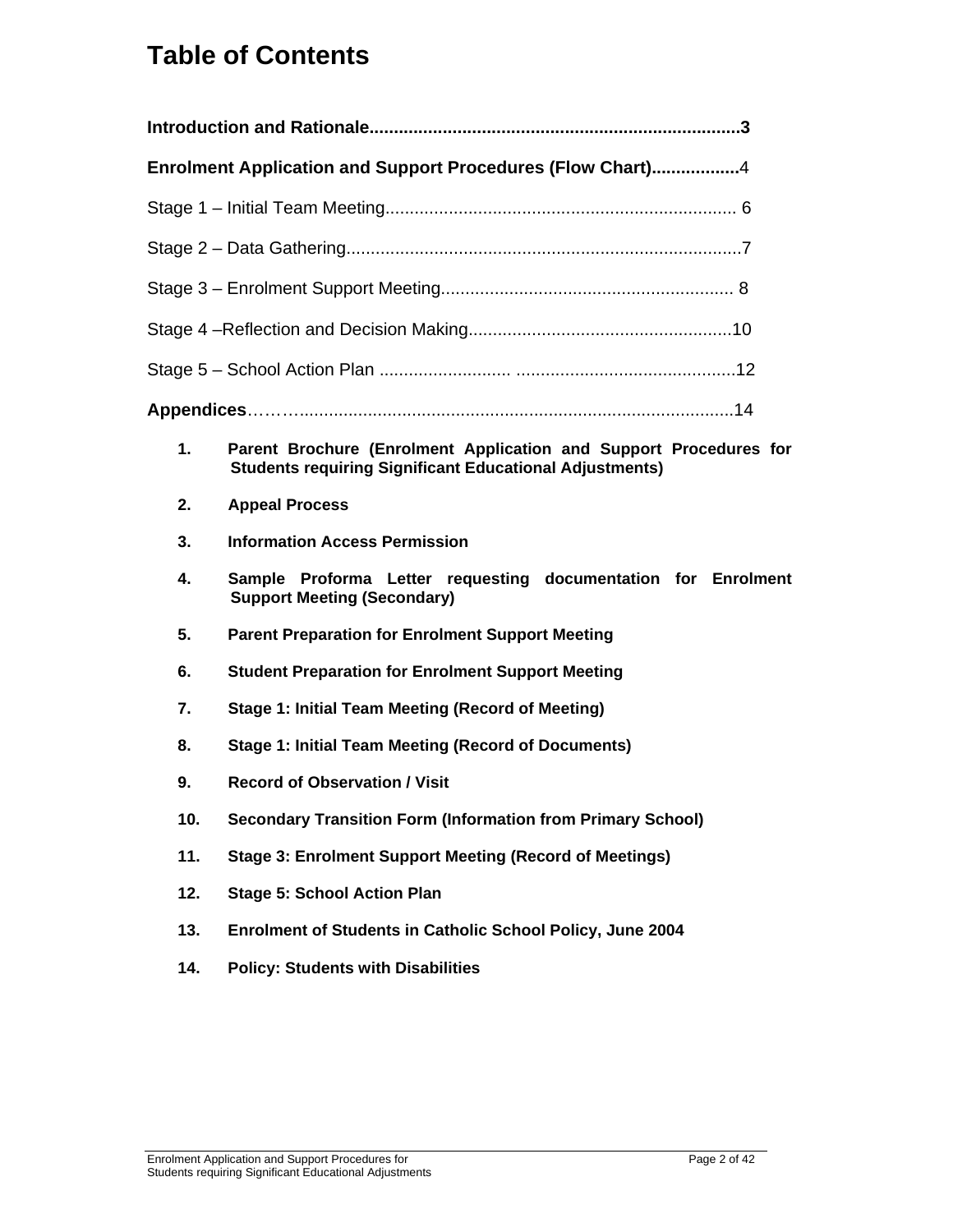# *Introduction and Rationale*

The *Vision Statement for Catholic Education*<sup>1</sup> , the *Strategic Renewal Framework*  for Catholic Schools 2007-2011<sup>2</sup> and the Policy - Students with Disabilities 2006<sup>3</sup> inform the *Enrolment Application and Support Procedures for Students requiring Significant Educational Adjustments.* These procedures reflect the ongoing commitment of Brisbane Catholic Education towards inclusive practices in schools and is guided by the principles of justice as reflected in  $Church<sup>4</sup>$ , education and legal <sup>5</sup>, <sup>6</sup> areas.

The Principal as the Executive Director's delegated educational leader within the school, carries responsibility for the enrolment of all students. The enrolment of students requiring significant educational adjustments is the concern of the whole school as a community within the Church. *The Enrolment Application and Support Procedures for Students requiring Significant Educational Adjustments* encourages all participants in the education process (parents, students, teachers, school leadership, student services representatives) to share as partners, the responsibility for successful outcomes for all students. **The process seeks to reveal and clarify the characteristics of the learner and to assess the adjustments for accessing the learning and the implications of these for the school, the family and the student.** 

The Enrolment Application & Support Procedures set out in this document are to be applied:

- when application for enrolment is made on behalf of a student and it is considered likely that significant educational adjustments will need to be made to support the student's initial and continuing enrolment in the school.
- when the adjustments have been agreed and are able to be implemented.
- when the adjustments for the student are being reviewed as included in the school action plan.

The following flowchart provides an overview of the process in stages.

l <sup>1</sup> Vision Statement for Catholic Education

<sup>&</sup>lt;sup>2</sup> Strategic Renewal/Framework 2007 – 2011 for Catholic Schooling Archdiocese of Brisbane

<sup>&</sup>lt;sup>3</sup> Policy- Students with Disabilities 2006

<sup>4</sup> "Of themselves, rights are not enough", Pope John Paul II (1994) **Letter to Families**,

Section 15, p.649, Origins, CNS Documentary Service, Vol.23: No. 37, March 1994.

<sup>5</sup> Anti-Discrimination Act, Queensland 1991, Section 44 <sup>6</sup> *Privacy Amendment (Private Sector) Act 2000*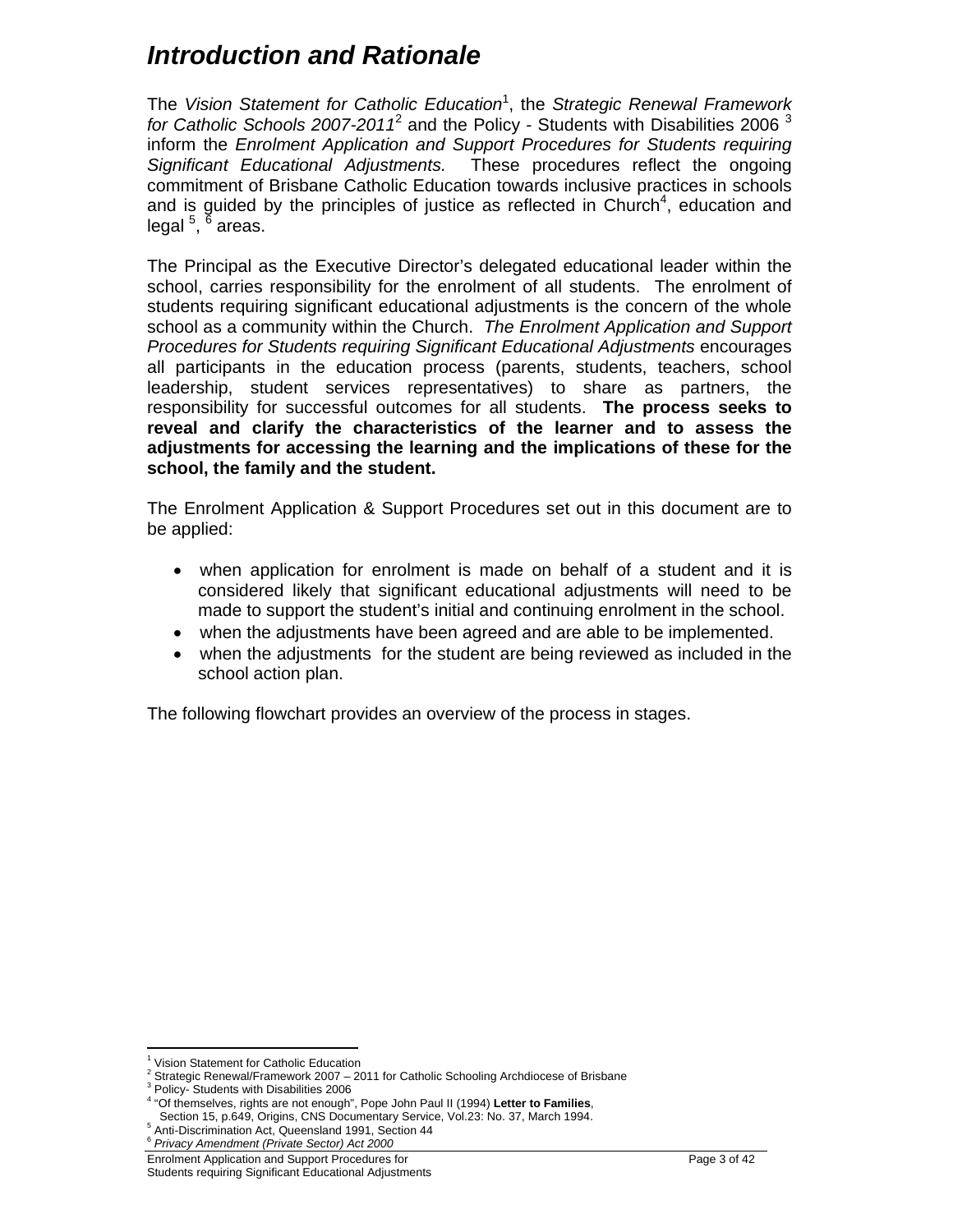

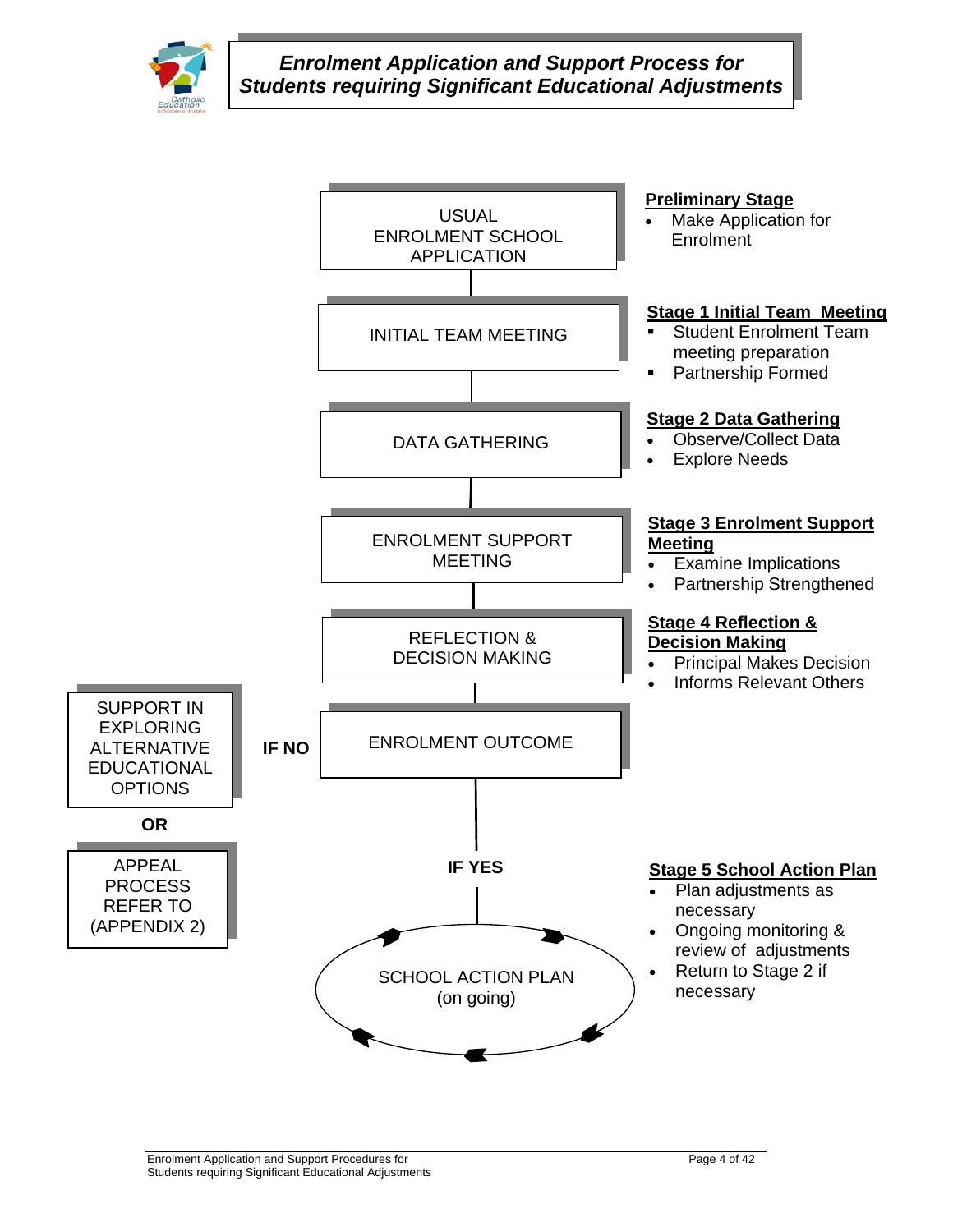## **Preliminary Stage**

Education is a partnership involving school, family and other agencies. The Enrolment Application and Support Procedures for Students requiring Significant Educational Adjustments is one that reveals and clarifies the characteristics of the learner and assesses the relevant adjustments for accessing the learning and the implications of these for the school, the family and the student.

The procedure, which follows, is foundational to this partnership and leads to an appropriate response to the student's educational needs.

It is important that the Principal initiates the use of this procedure when significant adjustments may be required. Application forms used in usual school enrolment processes should include questions which would highlight the need for the Principal to initiate the use of this procedure.

The Enrolment Application Form requires parent(s)/guardian(s) to disclose all the information that may be relevant to the student's educational needs to ensure the appropriate educational adjustments can be determined.

*The elements within stages are not necessarily in order, nor are all elements relevant in every enrolment application. Information and materials to support various stages as well as suggested proformas for recording information are included in the appendices.* 

## *Process*

- Parent(s)/Guardian(s) make application for enrolment for the student through the usual school enrolment form. (This form should include questions that will indicate a need for an extended enrolment application support process.)
- Principal initiates the use of the Enrolment Application and Support Procedures where necessary.
- For Secondary Enrolment Support Procedures, see Enrolment Support Meeting Appendices 3,4,5,6,10 and parents to forward information at least one week prior to the meeting.

N.B. Principals will discern which proformas for information are appropriate as they take into consideration the individual circumstances of families.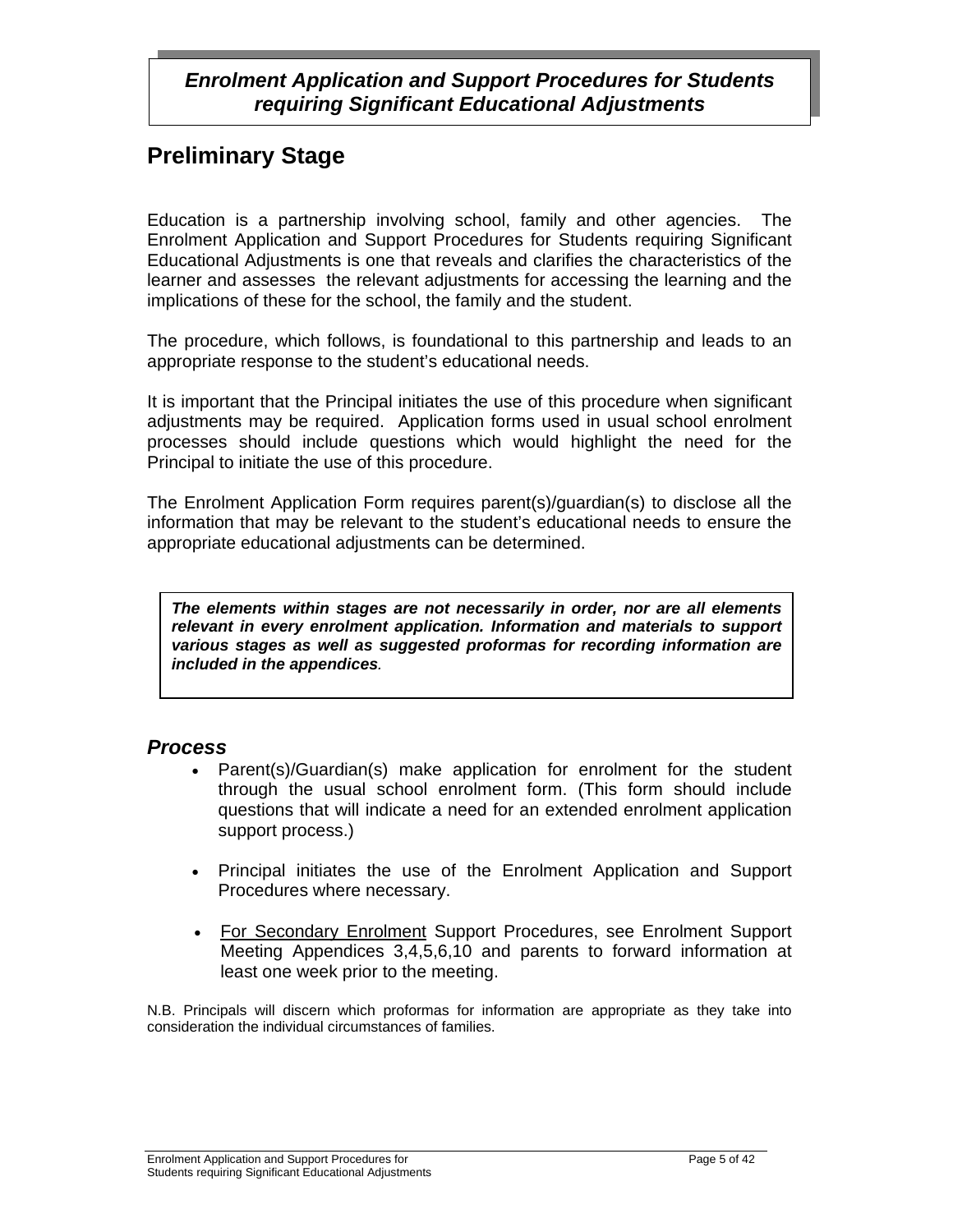## **Stage 1 - Initial Team Meeting**

#### **1.1. Desired Outcomes**

- 1.1.1. A Student Enrolment Support Team is formed
- 1.1.2. Timeframe for the procedure is set
- 1.1.3. Educational adjustments are explored
- 1.1.4. Chair negotiates to appoint appropriate school based personnel to keep a record of the meeting
- 1.1.5. A record of the information shared at the meeting is made available for all team members
- 1.1.6. A partnership with parents (and where appropriate, with the student) is established through the initial formation of the Student Enrolment Support Team

#### **1.2. Student Enrolment Support Team**

- 1.2.1. Permanent Members
	- Principal (the Principal is leader of the team)
	- Parents(s)/Guardian(s)
	- School staff representative
	- Appropriate Student Services Representative
	- Other personnel if relevant

#### **1.3 Process**

- 1.3.1 Documentation requested from parents received. Eg. primary school; Education Queensland; other sectors.
- 1.3.2 Enrolment Application and Support Procedure explained (refer Appendix 1)
	- Right of Appeal
	- Role of a support person for the parents
	- If appropriate, exploration of alternative educational placements
	- If appropriate, Education Adjustment Program (EAP) processes and procedures
- 1.3.3 Plan data gathering eg. Visits to settings; therapy reports

#### **1.4 Actions**

- 1.4.1 Minutes of meeting documented and made available to all (See Appendix 7)
- 1.4.2 Parents/Guardians sign Information Access Permission Form (See Appendix 3)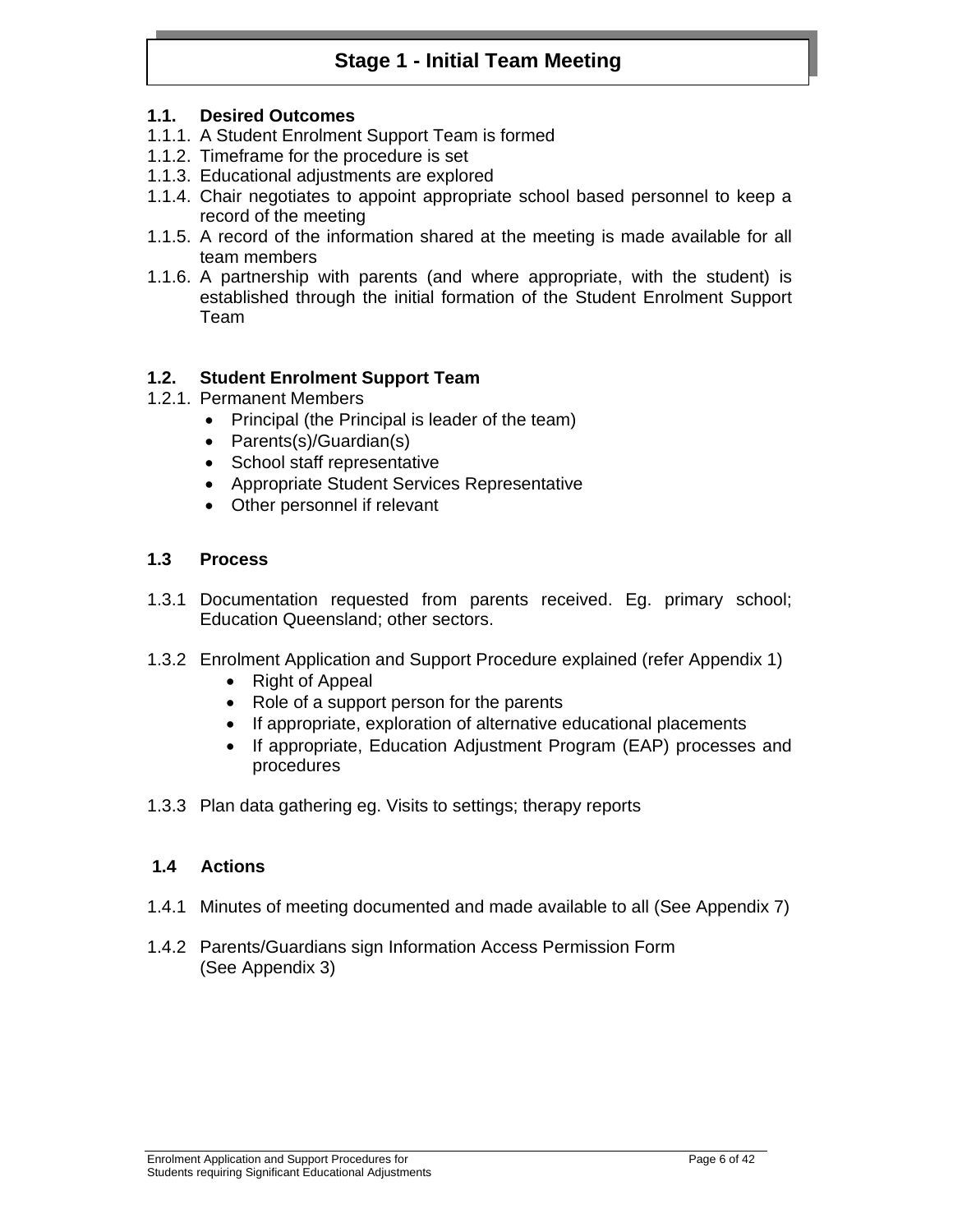## **Stage 2 – Data Gathering**

#### *2.1 Desired Outcomes*

- 2.1.1 Specific information about the student's history, the student as learner and the required educational adjustments are explored
- 2.1.2 Data relevant to enrolment application is gathered to inform the needs and adjustments required for the student to access the curriculum.

Refer to the Record of Meeting (Stage 1; Initial Team Meeting)

**It may be helpful to begin using the proforma Appendix 11, which tracks the Student Factors, Adjustments for Learning and Implications for the School, Family and Student.** 

#### *2.2 Process*

- 2.2.1 Current educational provider(s) is / are contacted
- 2.2.2 Relevant personnel as listed on the Information Access Permission Form (Appendix 3) are contacted as required.
- 2.2.3 Observations are recorded in home setting and current educational setting(s) where relevant
- 2.2.4 Data relevant to the student is gathered
- 2.2.5 Data related to the school is gathered
- 2.2.6 Data related to available support is gathered
- 2.2.7 If appropriate, Education Queensland and/ or other educational/service provider (s) is / are contacted to discuss the nature and scope of support options

#### *2.3 Actions*

- 2.3.1 Collate relevant data and reports
- 2.3.2 Inform Principal regularly regarding all gathered data and reports
- 2.3.3 Prepare for Stage 3 meeting (Appendices 5,6,7,8,9,11 if relevant).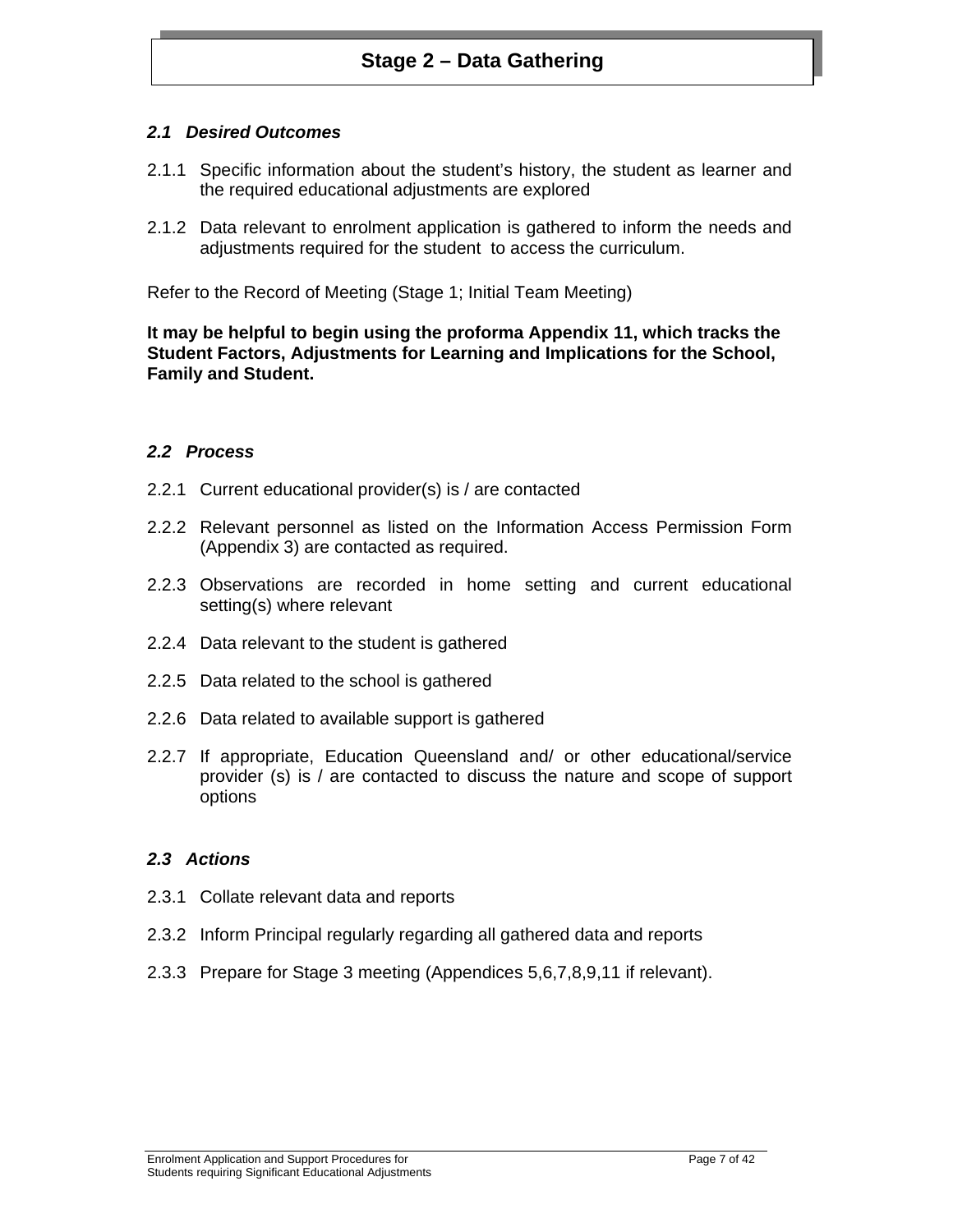## **Stage 3 – Enrolment Support Meeting**

#### *3.1 Desired Outcomes*

- 3.1.1 Information gathered in Stage 1 and Stage 2 is shared and clarified
- 3.1.2 Parental expectations and what the school can provide are explored and clarified.
- 3.1.3 Where appropriate students expectations are explored and clarified.
- 3.1.4 Any new relevant information is tabled
- 3.1.5 Enrolment implications are identified and examined in relation to:
	- Family and student considerations
	- School community leadership / administrative considerations
	- Program considerations
	- Teaching & Learning considerations
- 3.1.6 If appropriate, the Educational Adjustment Program (EAP) and relevant documents are clarified and discussed.
- 3.1.7 Reasonable educational adjustments are clarified and planned within the teaching and learning program for the student.
- 3.1.8 If appropriate, the nature and scope of alternative educational provisions are explored and clarified.

#### *3.2 Student Enrolment Support Team Members*

- 3.2.1.1 Permanent Members
	- Principal (the Principal is leader of the team)
	- Parents(s)/Guardian(s)
	- School staff representative
	- Appropriate Student Services Representative eg Consultant Inclusive Education
	- \*Support person at the option of the parents

| $\circ$  | Parents must inform the principal that they have elected to have a support person in the team and the name<br>of that person prior to the commencement of the process.                                                                                                                                                                      |
|----------|---------------------------------------------------------------------------------------------------------------------------------------------------------------------------------------------------------------------------------------------------------------------------------------------------------------------------------------------|
| $\Omega$ | The role of the support person does not include being and advocate or witness for the parents.                                                                                                                                                                                                                                              |
| $\Omega$ | The support person does not play a formal/active role in the process.                                                                                                                                                                                                                                                                       |
| $\Omega$ | The support person may be a friend or relative who is not required to provide professional input in relation to<br>the process.                                                                                                                                                                                                             |
| $\circ$  | The support person assists the parents to participate in the process and ensures that the parents understand<br>what is happening.                                                                                                                                                                                                          |
| $\circ$  | In the event that the principal is of the view that the support person is acting outside this role and inturn<br>disrupting the process, the principal should address this concern with the parents. Should the behaviour<br>continue after this, the Principal is entitled to exclude the support person from further participation in the |
|          | process.                                                                                                                                                                                                                                                                                                                                    |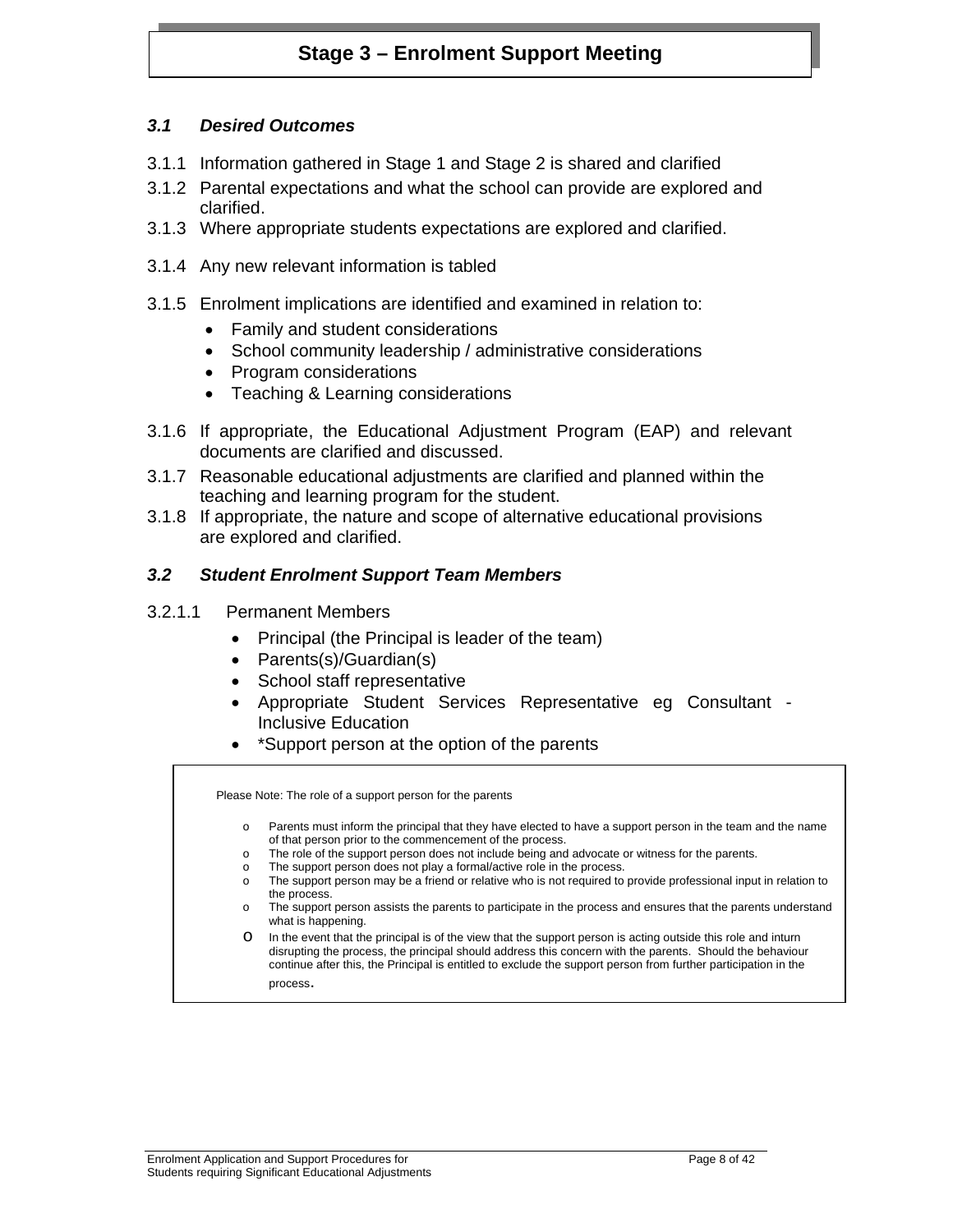It may also be relevant to co-opt one or more of the following to support the process at a given time

- Student
- Support Teacher (Inclusive Education)
- Staff member
- Year Level Co-ordinator/ Class Teacher
- Inclusion/Integration Program Teacher
- School Officer
- Medical Personnel
- Education Queensland representative /Advisory Visiting Teacher
- Speech Pathologist (Inclusive Education)
- Occupational Therapist
- Physiotherapist
- ESL Teacher
- Community organisation or agency
- Area Supervisor
- Other

### *3.3 Process*

- 3.3.1 Input is invited from all members while information is presented and discussed
- 3.3.2 Reasonable educational adjustments are considered
- 3.3.3 If appropriate, the scope and nature of alternative educational provision(s) are discussed
- 3.3.4 If appropriate, the Education Adjustment Program (EAP) is discussed
- 3.3.5 A summary of student factors; adjustments and implications is tabled (see Appendix 11)

#### *3.4 Actions*

- 3.4.1 Record of meeting made available to all Enrolment Support Team Members
- 3.4.2 Team Members informed of the timeline and process for decision regarding the enrolment

Please Note: Disability Standards for Education 2005; Guidance Notes…

In assessing whether a particular adjustment is reasonable for the student with a disability, the education provider should take into account:

- □ the nature of the student's disability;
- □ the information provided by, or on behalf of, the student about how the disability affects the student's ability to participate;
- □ views of the student, or an associate of the student, about whether a proposed adjustment is reasonable and will enable the student with a disability to access and participate in education and training opportunities on the same basis as students without disabilities;
- □ information provided by, or on behalf of, the students about his or her preferred adjustments;
- □ the effect of the proposed adjustment on the student, including the student's ability to participate in courses or programmes and achieve learning outcomes;
- □ the effect of the proposed adjustment on anyone else affected, including the education provider, staff and other students; and
- □ the costs and benefits of making the adjustments.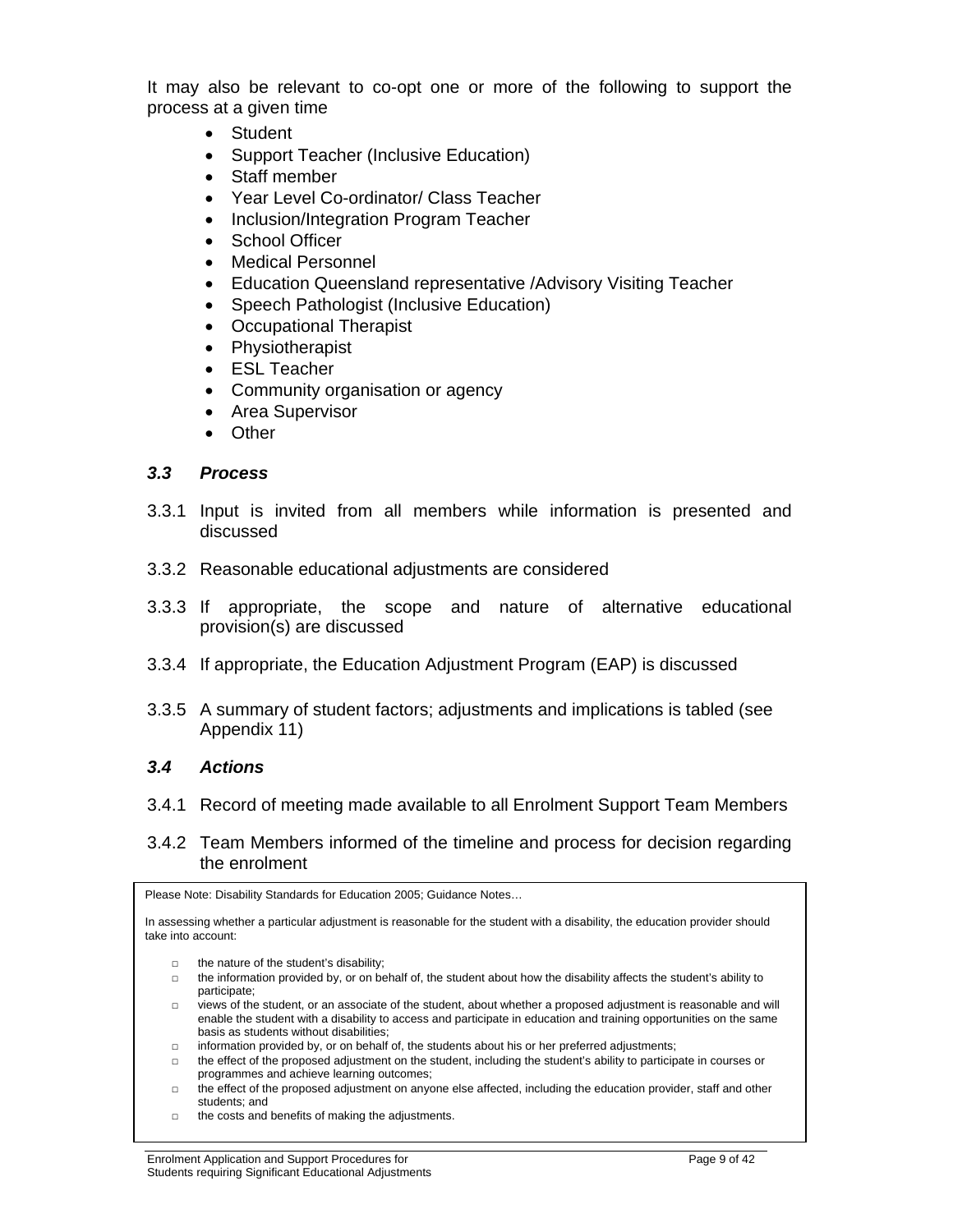## *4.1 Desired outcomes*

- 4.1.1 The Principal makes a decision regarding the enrolment application. ( This may occur earlier)
- 4.1.2 The Principal informs the parents, Enrolment Support Team Members and other relevant persons about the decision and confirms with parents in writing

#### *4.2 School Enrolment Support Team Members*

- 4.2.1 Members
	- Principal
	- School staff representative/s
	- Relevant other members as determined by the Principal

### *4.3 Process*

- 4.3.1 The Principal in consultation with the School Enrolment Support Team considers the students needs and makes a decision based upon:
	- the data which has been gathered in Stages 1 and 2
	- the enrolment implications clarified and examined in Stage 3
	- the factors which might include the reasonable adjustments that can be made to meet the student's educational needs in response to the requirements identified and examined in Stage 3
- 4.3.2 The decision is shared with the parents
- 4.3.3 This decision is confirmed in writing by the Principal
- 4.3.4 If enrolment is offered, the Principal continues the usual school enrolment procedures.

## **If the decision is not to enrol the student, the Area Supervisor is informed prior to informing the parents and the School Enrolment Support Team.**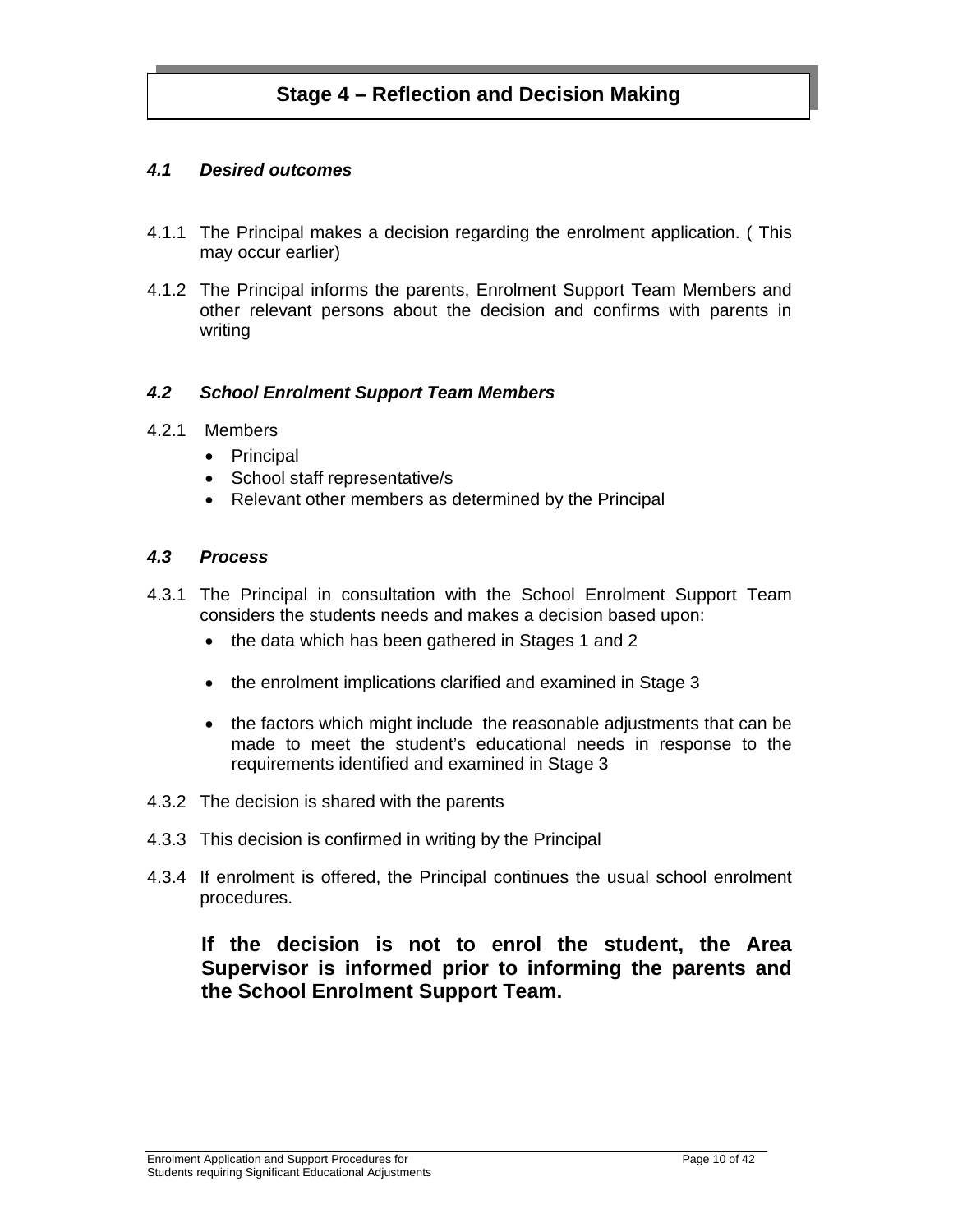## *4.4 Actions*

The Principal:

- 4.4.1 Makes a decision regarding the enrolment
- 4.4.2 Discusses the decision with the School Enrolment Support Team
- 4.4.3 Communicates the decision to the parents
- 4.4.4 Confirms the decision in writing to the parents
- 4.4.5 Proceeds to Stage 5
- If Enrolment does not go ahead, the Principal:
- 4.4.6 Informs the Area Supervisor and Parish Priest that adequate adjustments towards the student's inclusion cannot be supported.
- 4.4.7 Requests a Student Services Representative to assist the parents in finding an alternative educational provision, if appropriate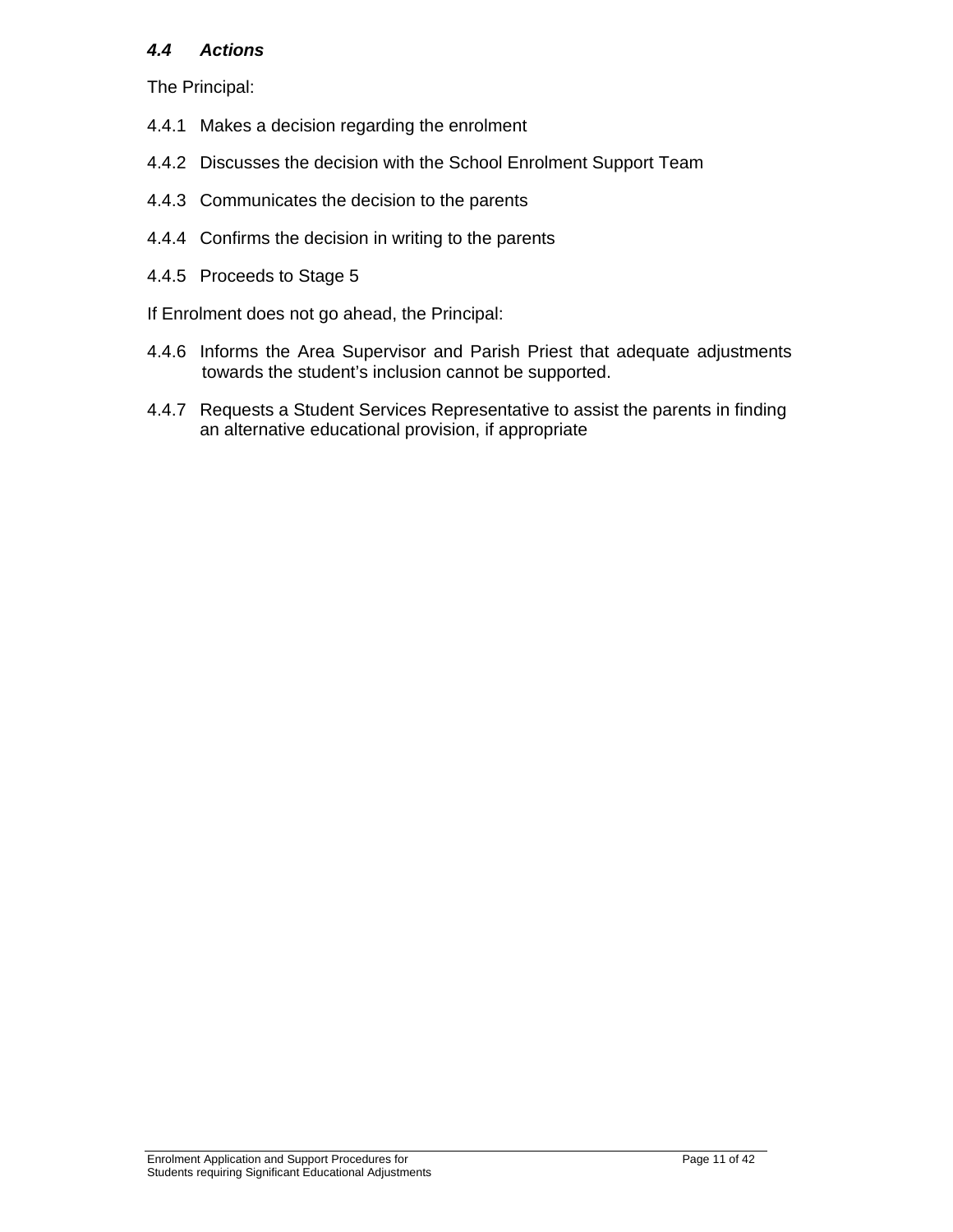## **Stage 5 - School Action Plan**

#### *5.1 Desired Outcomes*

- 5.1.1 A Student Support Team is formed
- 5.1.2 The Principal appoints a member of the Student Support Team to coordinate the ongoing educational provision for the student (ie Case Manager)
- 5.1.3 A School Action Plan is developed and implemented (refer Appendix 12)
- 5.1.4 Timelines for reviews are established
- 5.1.5 A record of the School Action Plan is made available for all members of the Student Support Team
- 5.1.6 Communication is maintained

#### *5.2 Student Support Team Members*

- 5.2.1 Permanent Members of Student Support Team
	- Principal (the Principal is leader of the team)
	- parents
	- relevant other members as determined at the school level

#### *5.3 Process*

- 5.3.1 The Student Support Team meets to develop and document a School Action Plan based upon student considerations, family considerations, school community leadership / administrative considerations, curriculum considerations and pedagogical considerations. This *may* include:
	- A School Action Plan (refer to Appendix 12)
	- An Individual Educational Plan (IEP)
	- A Social Competency Development Plan
	- A Medical Management Plan
	- A Staff Training Plan
	- A Built Environment / Access Plan
	- A Resources Acquisition Plan
	- Education Adjustment Program (EAP) Process
- 5.3.2 Student Support Team meets regularly to monitor progress in relation to the School Action Plan
- 5.3.3 Student Support Team meets as appropriate to review/plan/monitor student's progress towards achievement of educational outcomes considering the provision of reasonable adjustments.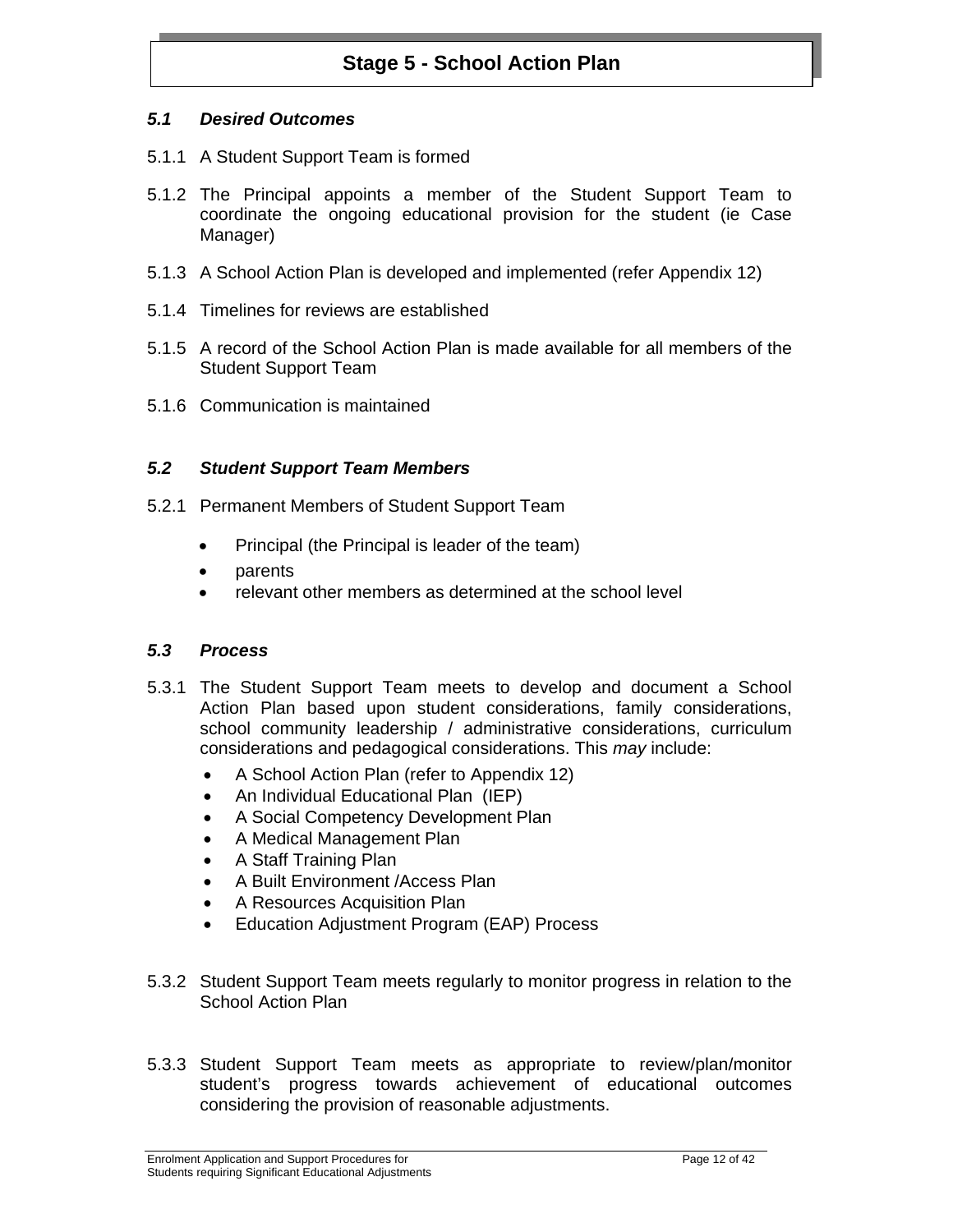#### *5.4 Actions*

- 5.4.1 Form a Student Support Team
- 5.4.2 Appoint a member of the Student Support Team to coordinate ongoing educational provision for the student (Case Manager)
- 5.4.3 Develop a School Action Plan
- 5.4.4 Record the School Action Plan and make this available for Student Support Team members
- 5.4.5 Implement the School Action Plan
- 5.4.6 Establish timelines for Student Support Team Meetings
- 5.4.7 Maintain communication with Student Support Team members
- 5.4.8 Revisit stages of the Enrolment Application and Support Procedures as necessary.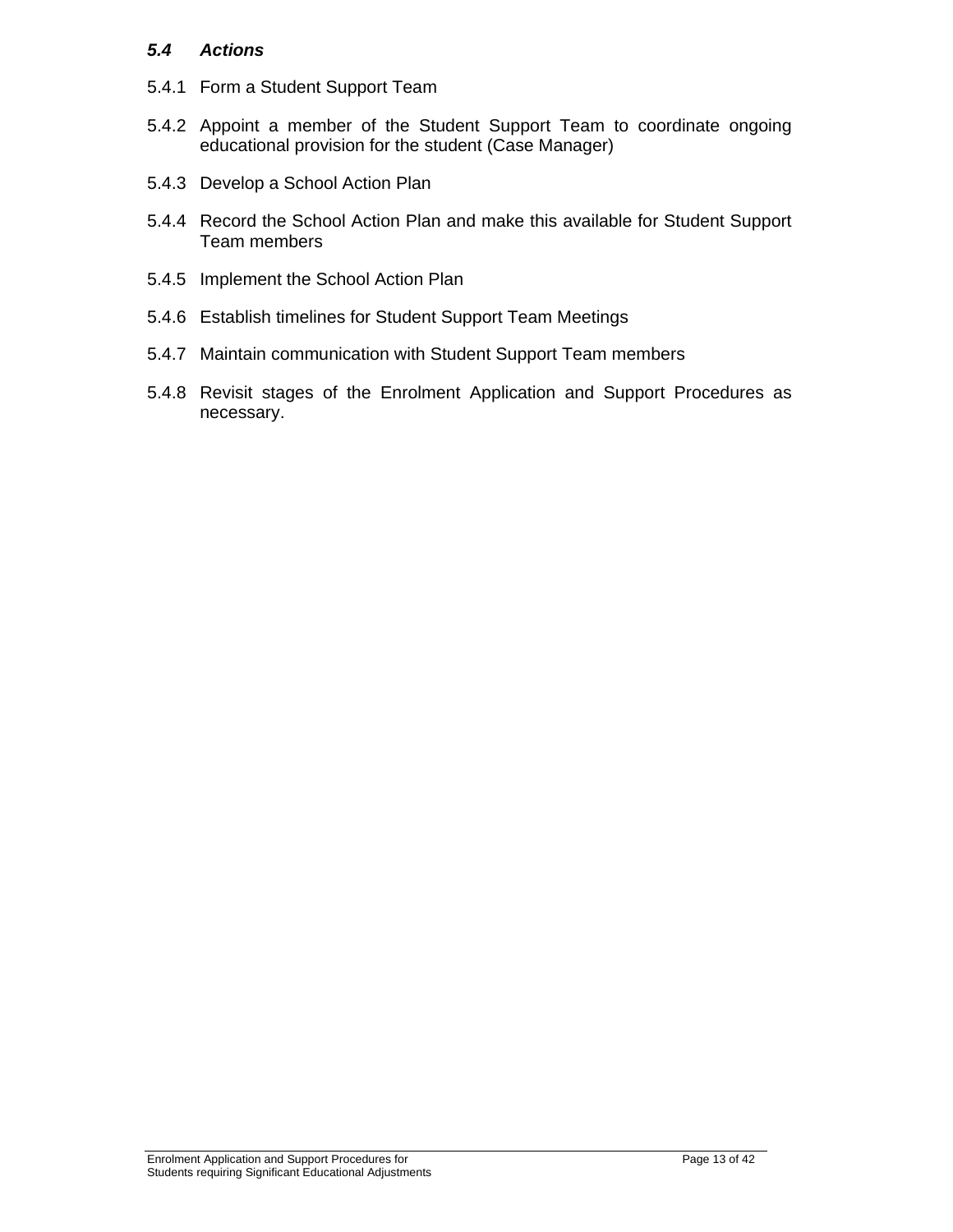## **Appendices**

- **1. Parent Brochure (Enrolment Application and Support Procedures for Students requiring Significant Educational Adjustments)**
- **2. Appeal Process**
- **3. Information Access Permission**
- **4. Sample Proforma Letter requesting documentation for Enrolment Support Meeting (Secondary)**
- **5. Parent Preparation for Enrolment Support Meeting**
- **6. Student Preparation for Enrolment Support Meeting**
- **7. Stage 1: Initial Team Meeting (Record of Meeting)**
- **8. Stage 1: Initial Team Meeting (Record of Documents)**
- **9. Record of Observation / Visit**
- **10. Secondary Transition Form (Information from Primary School)**
- **11. Stage 3: Enrolment Support Meeting (Record of Meetings)**
- **12. Stage 5: School Action Plan**
- **13. Enrolment of Students in Catholic School Policy, June 2004**
- **14. Policy: Students with Disabilities**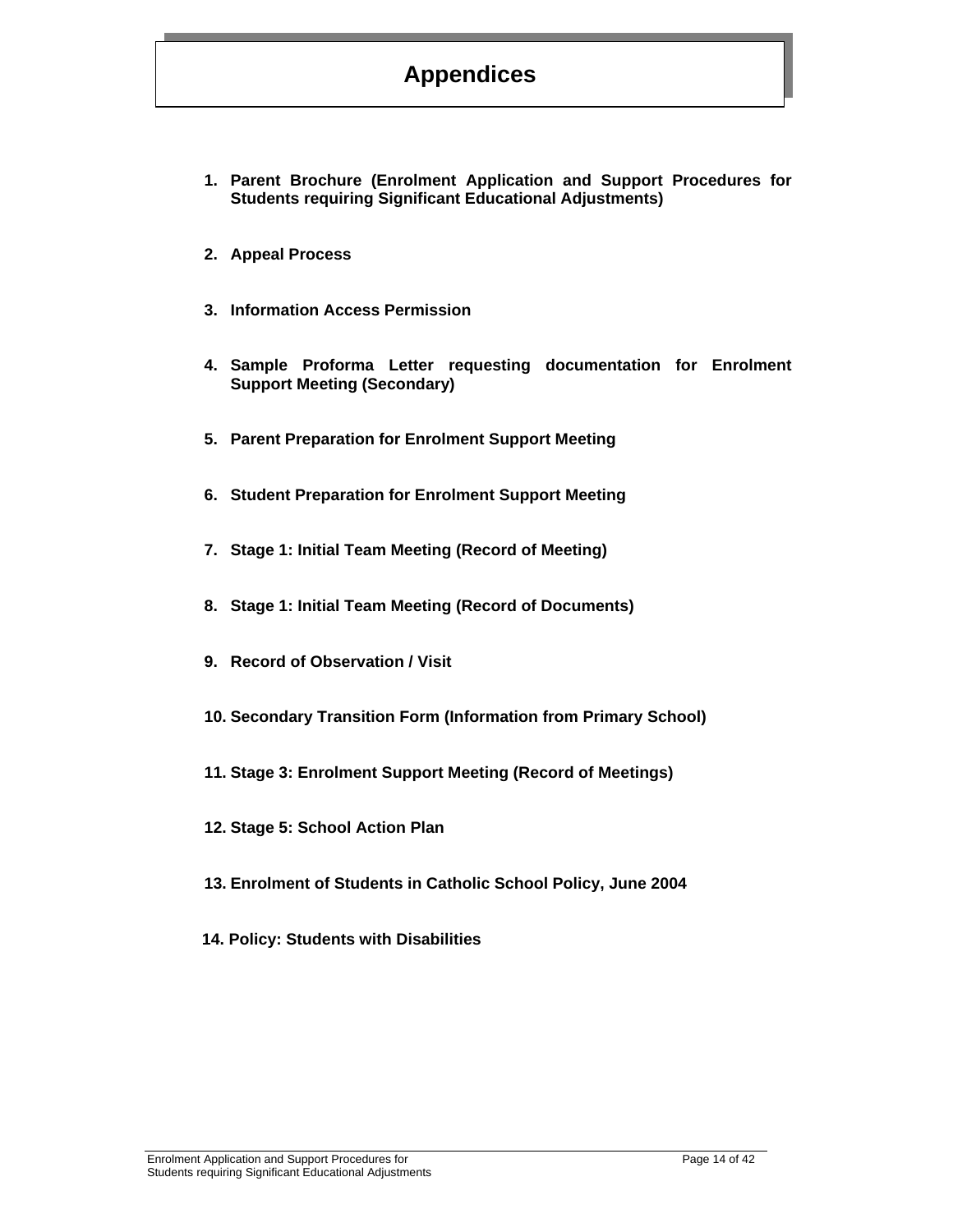# **School Mission**

## **SCHOOL ENROLMENT**

**OROTHERDETAILSASRELEVANT** 

**SCHOOL NAMESCHOOL ADDRESSSCHOOL CONTACT DETAILSPhone:** Fax: Email: **SCHOOL CONTACT PERSONNELPrincipal Deputy/APA APRE Support Teacher (IE) Guidance Counsellor School** Logo



# Brisbane Catholic Education Centre

Enrolment Application

and

## Support Procedures

for

Students requiring Significant

Educational Adjustments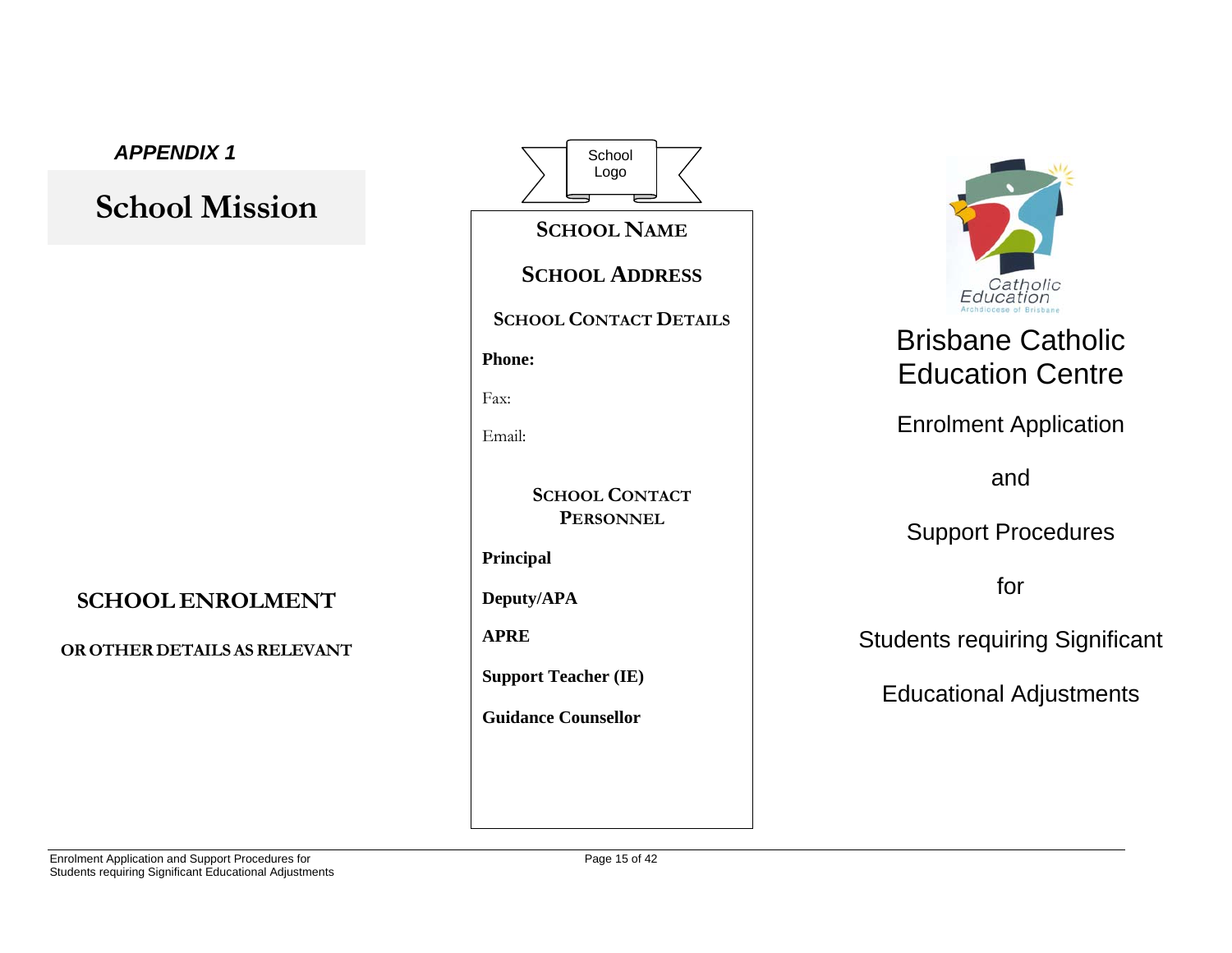## *Introduction and Rationale*

The Enrolment Application and Support Procedures for Students requiring Significant Educational Adjustments operates within the Policy – Students with Disabilities for Brisbane Catholic Education schools. This policy statement, consistent with the Vision Statement and Strategic Renewal Framework 2007-2011, reflects the ongoing commitment of Brisbane Catholic Education to the incorporation of inclusive practices in schools and is guided by the principles of justice as reflected with Church, education and legal areas. The enrolment of a student requiring significant educational adjustments is the concern of the whole school community within the church.

The process seeks to reveal and clarify the characteristics of the learner, and to assess the relevant adjustments for accessing the learning and the implications of these for the school, the family and the student.

A partnership approach is foundational to this process and leads to an appropriate response to the student's educational needs. The enrolment application and support procedures are used when it is considered likely that significant educational adjustments will be needed to support a student's initial enrolment and/or for ongoing service provision. **SCHOOL ACTION SCHOOL ACTION** 



**ENROLMENT APPLICATION AND SUPPORT PROCEDURESFor Students requiring Significant Educational Adjustments** 



#### **Preliminary Stage**

0

0



Make Application for Enrolment

#### *Stage 1 Parent Meeting*

0 *Student Enrolment Team meeting preparation* 



. *Partnership Formed*

#### *Stage 2 Data Gathering*

- 0 *Observe/Collect Data*
- 0 *Explore Needs*

#### *Stage 3 Enrolment Support*



- *Examine Implications*
- 0 *Partnership Strengthened*

#### *Stage 4 Reflection &*

*Decision Making*

- *Principal Makes Decision*
- *Informs Relevant Others*

#### *Stage 5 School Action Plan*

- 0 *Plan Action as Necessary*
- 0 *Ongoing program monitoring & Review of adjustments*
- *Returning to Stage 2 (if necessary*

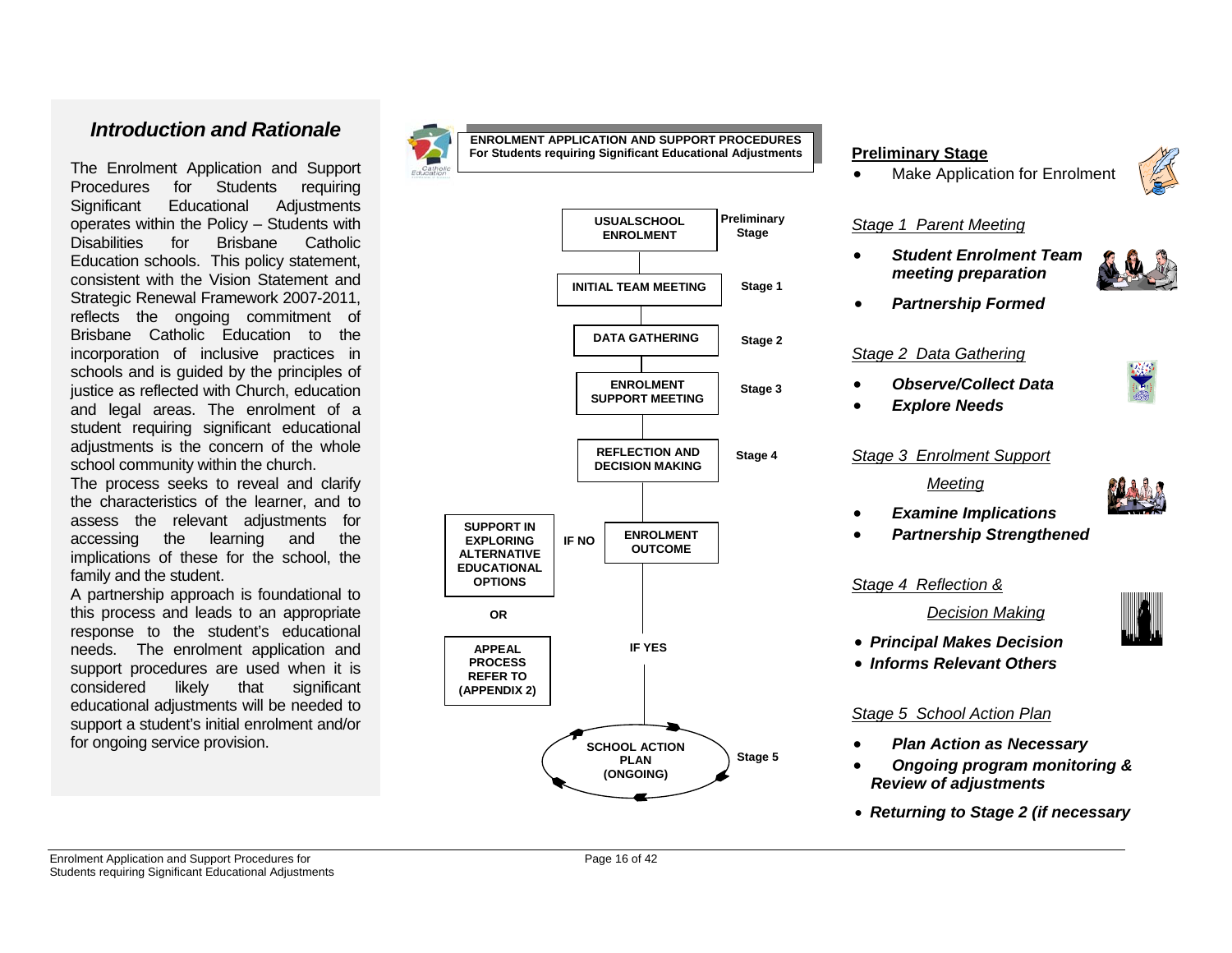

**Enrolment Application and Support Procedures for Students requiring Significant Educational Adjustments** 

## **APPEAL PROCESS**

## **STAGE 4 - Reflection and Decision Making**

This process of appeal is available for all parents.

The matters to be dealt with in this process shall include all matters of disagreement between the parent and the school in respect of any issue arising from the Enrolment Application and Support Procedures and/or the decision of the Principal to accept or reject the application of enrolment.

- 1. In the event of a parent having an issue or concern with the process or desire to appeal the decision of the principal the parent shall, in the first instance, attempt to resolve the matter with the Principal, who shall respond to such request as soon as reasonably practicable under the circumstances.
- 2. If the parent's disagreement is not resolved under point (1) above, the parent or nominee *may* refer the matter (by telephone or in writing) to the Area Supervisor for discussion and possible mediation.
- 3. If the parent's disagreement is still unresolved after discussions listed in point (2) above, the parent is able to formally notify (in writing) the Executive Director of Brisbane Catholic Education, of their disagreement or desire to appeal the decision of the Principal in relation to enrolment.
- 4. Upon formal notification of a disagreement or request to appeal, a nominee of the Executive Director will undertake an investigation into the Enrolment Application and Support Procedure.
- 5. The Executive Director will endeavour to notify the parent of the outcome of the investigation, within 30 days of receipt of the notification.

Discussion at any stage of the process shall not be unreasonably delayed by any party, subject to acceptance that some matters *may* be of such complexity or importance that it *may* take a reasonable period of time for the appropriate response to be made.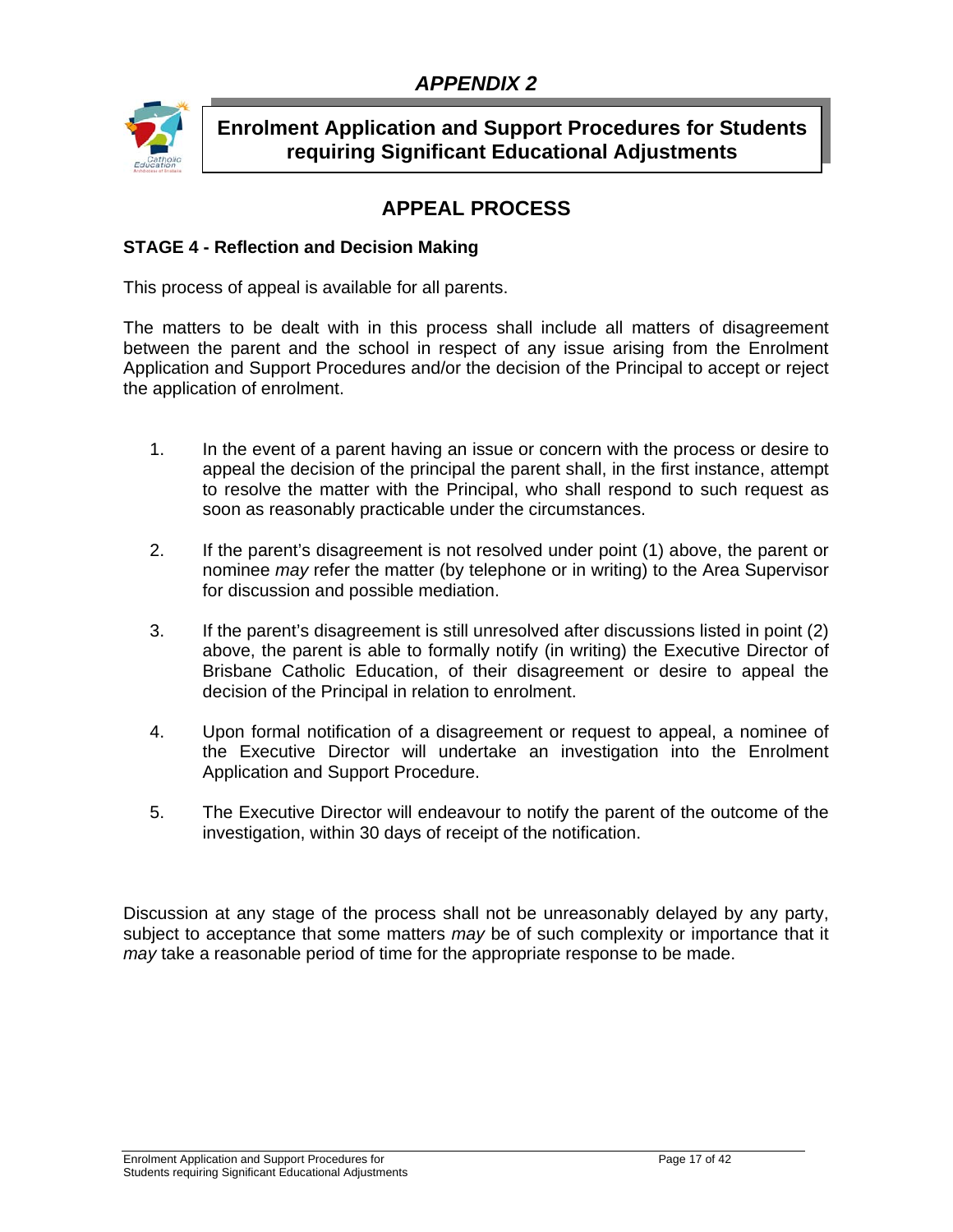

## **Enrolment Application and Support Procedures for Students requiring Significant Educational Adjustments**

## **STAGE 2: Data Gathering**

## **INFORMATION ACCESS PERMISSION**

In accordance with the Enrolment Application and Support Procedures for Students requiring Significant Educational Adjustments (Brisbane Catholic Education 2006) and the Brisbane Catholic Education Privacy Statement, permission is given by the parent/s or guardian/s of a student to allow the Principal or school representative to contact, collect and record any relevant information (either orally or via documentary material or reports) about the child.

I/We …………………………………………………………… (Parent/Guardian) hereby authorise and direct ………………………………….. (Principal or School Representative) to collect information (either orally or via documentary material) from the following, who *may* hold relevant information in relation to my child ………………………………………………………(name) ……………………………..(date of birth)

|                                     | Organisation | <b>Personnel</b> | <b>Contact Details</b> |
|-------------------------------------|--------------|------------------|------------------------|
| <b>Current Setting</b>              |              |                  |                        |
| <b>Current Setting</b>              |              |                  |                        |
| <b>Medical:</b>                     |              |                  |                        |
| <b>General Practitioner</b>         |              |                  |                        |
| Paediatrician                       |              |                  |                        |
| Psychiatrist                        |              |                  |                        |
| <b>Additional Services:</b>         |              |                  |                        |
| Speech Pathology                    |              |                  |                        |
| Occupational Therapy                |              |                  |                        |
| Physiotherapy                       |              |                  |                        |
| Psychologist                        |              |                  |                        |
| <b>Guidance Officer</b>             |              |                  |                        |
| <b>Guidance Counsellor</b>          |              |                  |                        |
| <b>Advisory Visiting</b><br>Teacher |              |                  |                        |
| Other                               |              |                  |                        |

I understand and acknowledge that the information will be shared and stored by Brisbane Catholic Education organisation strictly for the purpose of enrolment application and ongoing education provision.

Signature: ……………………………………………………………………Date: ……………………………………………

Enrolment Application and Support Procedures for Page 18 of 42 Students requiring Significant Educational Adjustments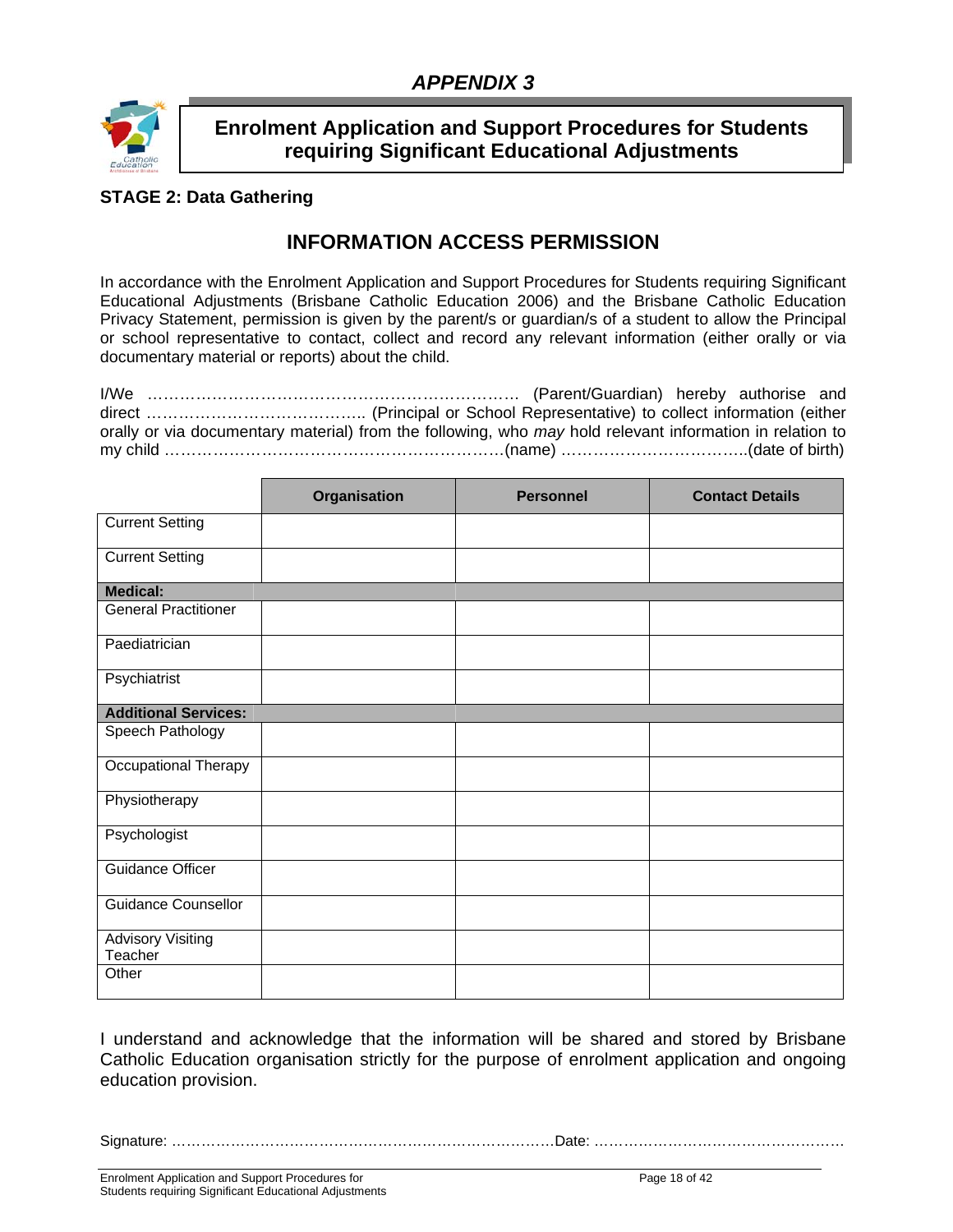

## **Sample Proforma Letter from Principal requesting documentation for Enrolment Support Meeting (Secondary)**

(Date)

Dear (Parent's name),

Thank you for being available for the Enrolment Support Interview for (student's name) on (date). At this interview we will discuss further (student's name) enrolment application and his/her needs as he/she enters secondary school. We will also discuss with you your expectations of us.

You may wish to bring with you a representative from the primary school such as the Support Teacher – Inclusive Education, classroom teacher or some other person who you feel could be a support person for (student's name).

You may have provided information with your enrolment application. To assist our planning for (student's name) enrolment the following may be forwarded to the school before we meet:

- Yr 6 school reports & the Numeracy & Literacy report from Yr 5
- Ascertainment and/or Education Adjustment Program (EAP) documentation
- Copy of diagnosis if relevant
- AIMS print-out (if Education Queensland)
- Copy of the Individual Education Plan (IEP)
- Completed sheets (titled) Parent Preparation for Enrolment Support Meeting
- Any other relevant documentation

We look forward to meeting with you and (student's name) on (date).

Yours sincerely

Principal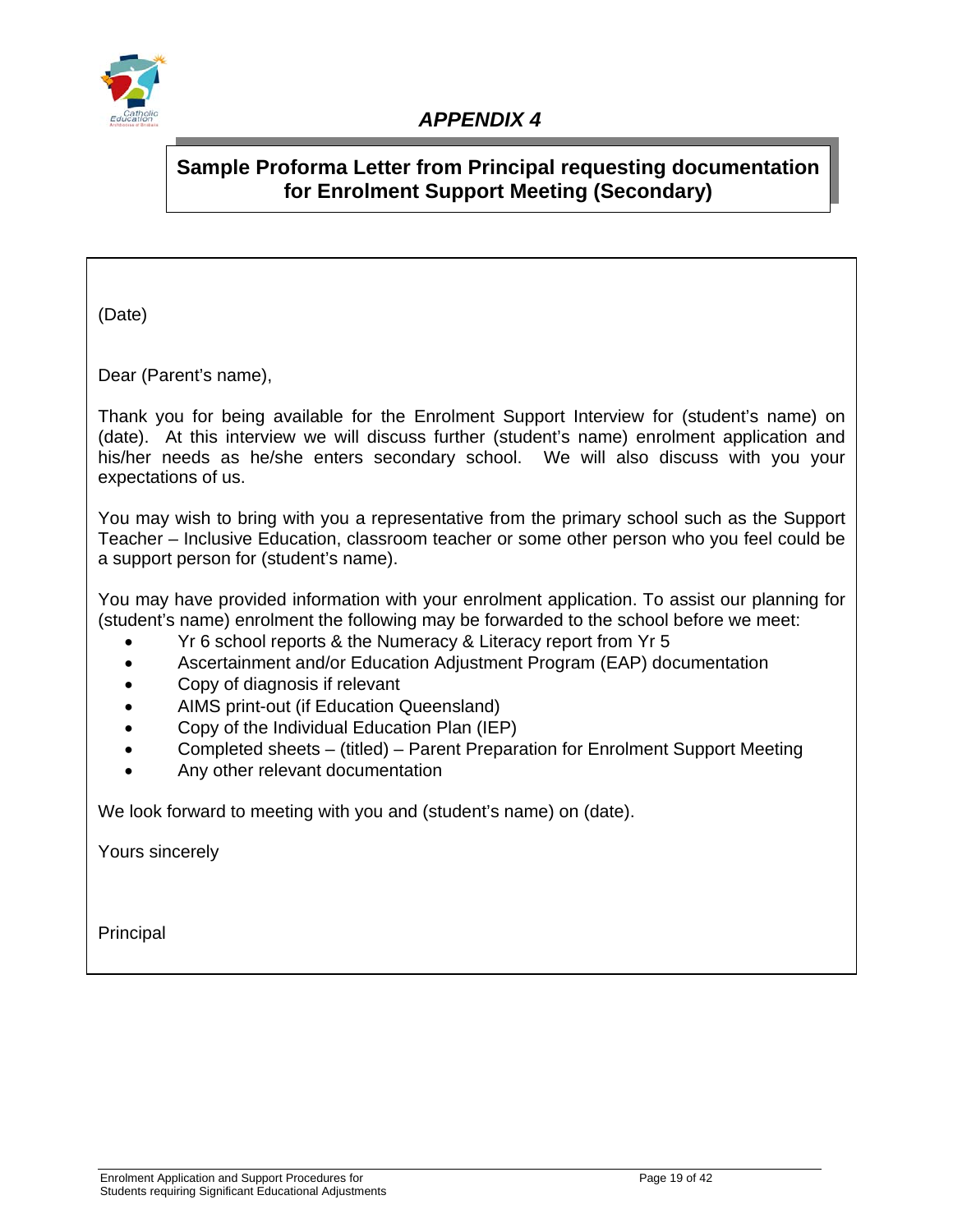

**Enrolment Application and Support Procedures for Students requiring Significant Educational Adjustments** 

## **STAGE 2 - Data Gathering**

## **PARENT PREPARATION FOR ENROLMENT SUPPORT MEETING**

Note to parents

This kind of information will help our understanding of your son/daughter's needs and the adjustments we can plan together. You *may* wish to think about the following before the Enrolment Support Meeting.

| Child's Name:                                                                           |
|-----------------------------------------------------------------------------------------|
|                                                                                         |
|                                                                                         |
|                                                                                         |
|                                                                                         |
| What are the areas of difficulty/concern?                                               |
|                                                                                         |
|                                                                                         |
|                                                                                         |
|                                                                                         |
| What is your child's preferred way/s of learning?                                       |
|                                                                                         |
|                                                                                         |
|                                                                                         |
|                                                                                         |
|                                                                                         |
|                                                                                         |
|                                                                                         |
|                                                                                         |
| What are the specific reasons for choosing this school for the enrolment of your child? |
|                                                                                         |
|                                                                                         |
|                                                                                         |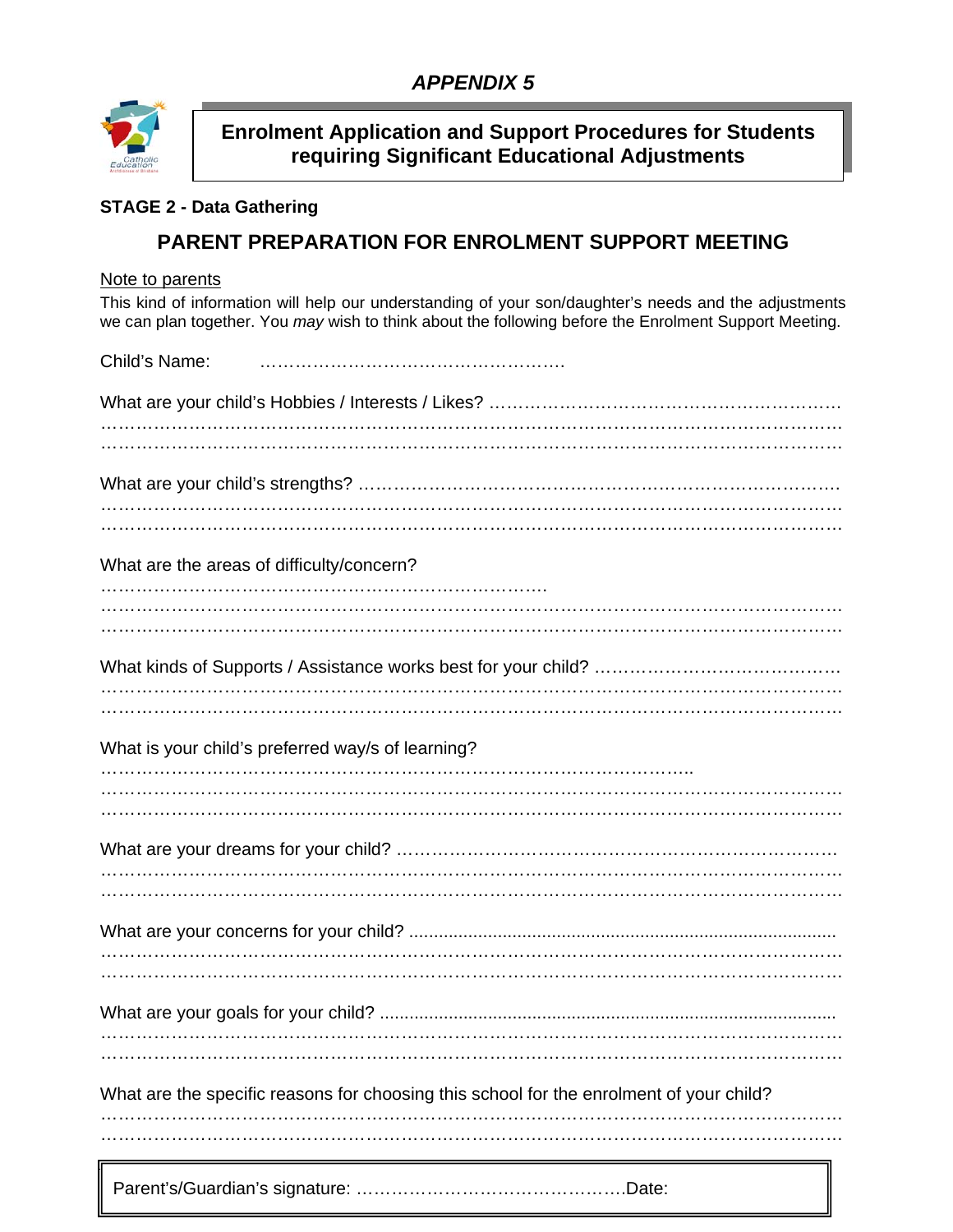

*Enrolment Application and Support Procedures for Students requiring Significant Educational Adjustments* 

## **STAGE 2 - Data Gathering**

## **STUDENT PREPARATION FOR ENROLMENT SUPPORT MEETING**

The intention of these questions is

- 1. For the student to complete prior to meeting **and/or**
- 2. Form the basis of a conversation with the student at meeting **and/or**
- 3. Use particular questions as appropriate.

(Parents/caregivers may give assistance)

| Date: |
|-------|
|       |
|       |
|       |
|       |
|       |
|       |
|       |
|       |
|       |
|       |
|       |
|       |
|       |
|       |
|       |
|       |

Enrolment Application and Support Procedures for Page 21 of 42 Students requiring Significant Educational Adjustments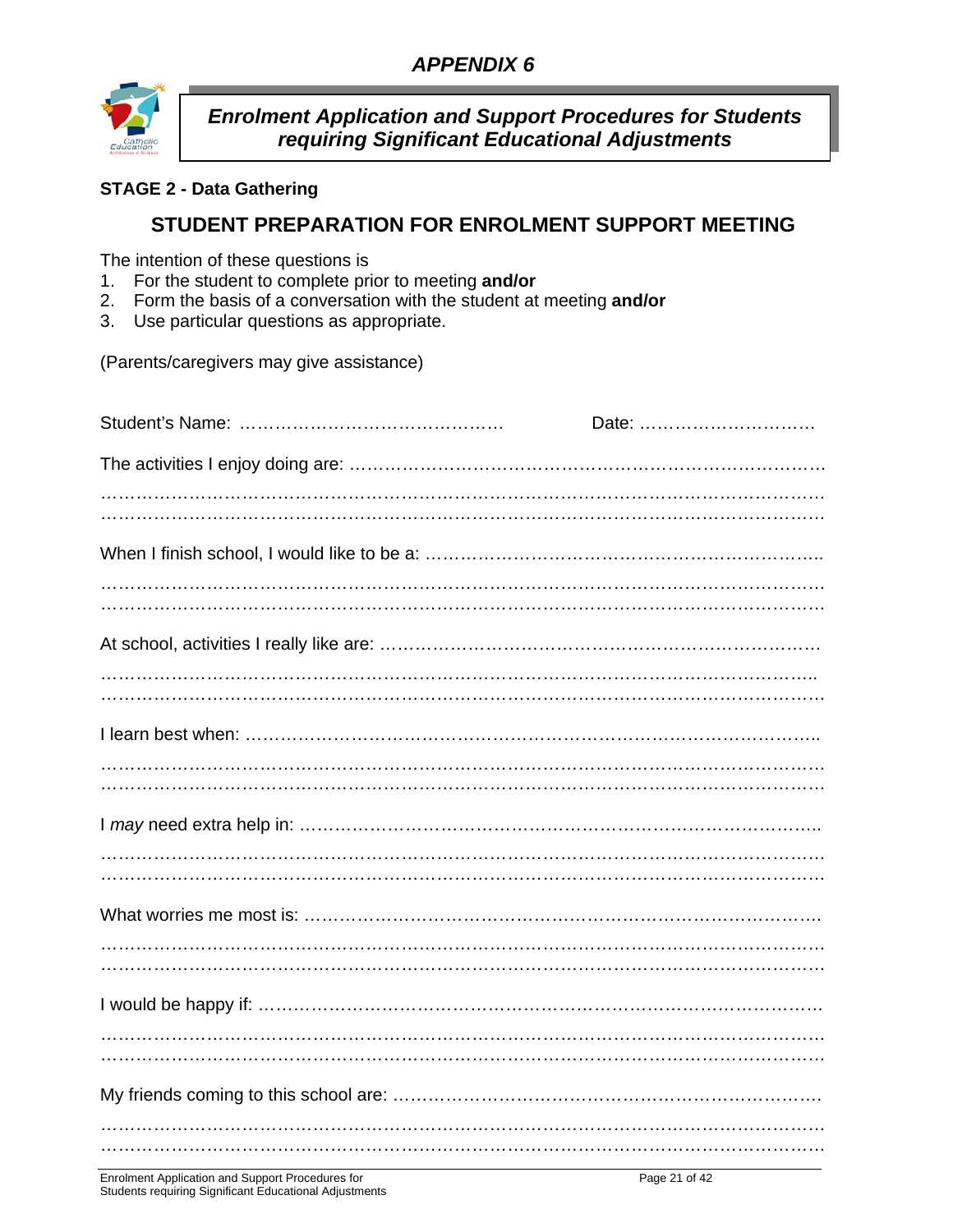

## **Enrolment Application and Support Procedures for Students requiring Significant Educational Adjustments**

## **STAGE 1: Initial Team Meeting**

## **RECORD OF MEETING**

#### **Date:**

#### **Student Information:**

| Student's name<br>Date of Birth                  | .          |
|--------------------------------------------------|------------|
| Proposed Year Level Placement<br>School          |            |
| Parents/Guardians Names<br>Home Address<br>Phone | .<br><br>. |
|                                                  |            |

#### **Meeting Information:**

| <b>Student</b>                             |   |
|--------------------------------------------|---|
| Parents                                    |   |
| Support Teacher<br>Principal<br>Consultant |   |
|                                            | . |
| Class Teacher                              |   |
|                                            |   |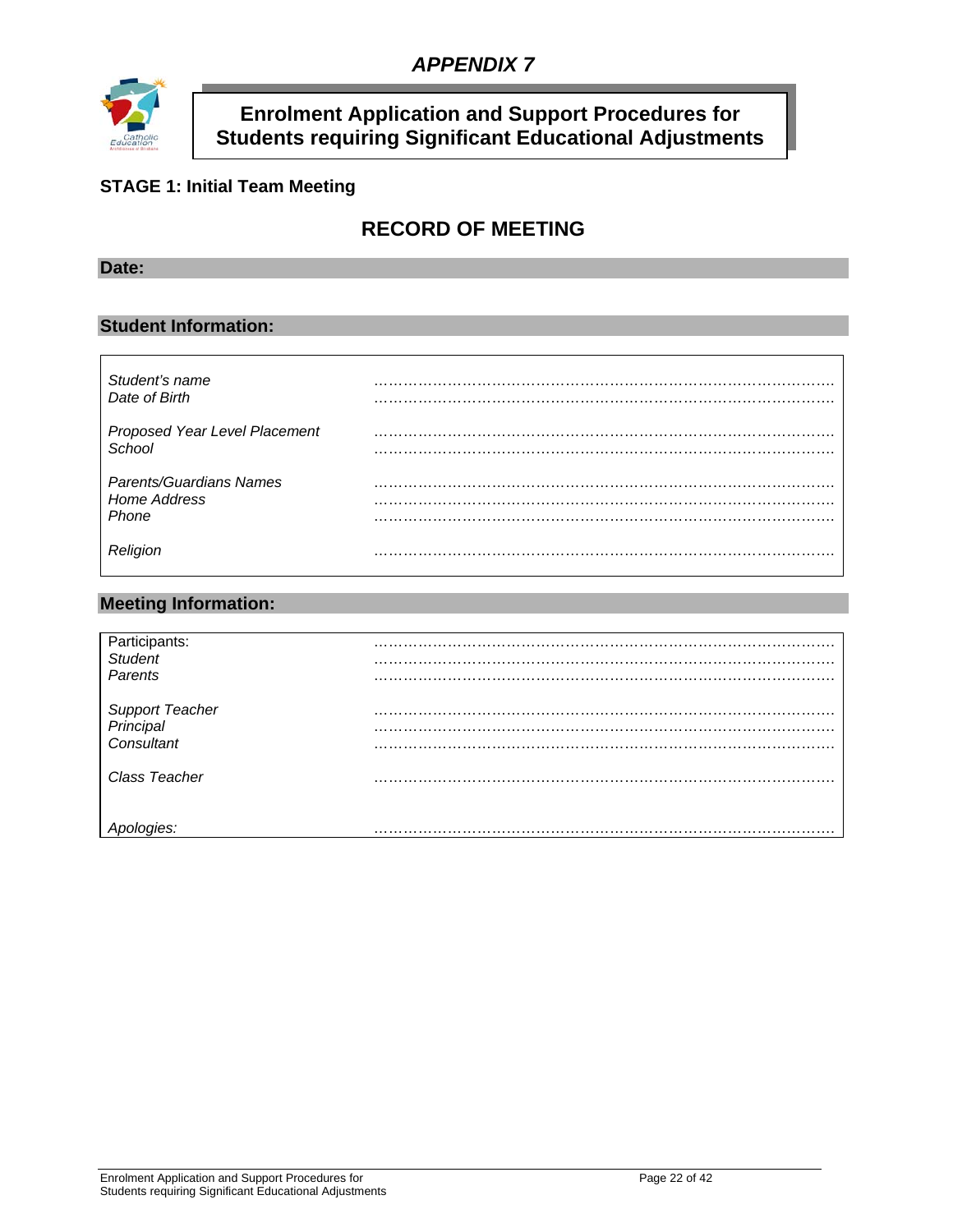*Infancy and Early Years*

**Medical History:** 

*Past/present, significant/recurring illnesses*

*Ailments, Accidents*

*Current Medication*

#### **Educational History:**

*Other Education Settings eg: EQ; Interstate*

**Agency Involvement:**

*Speech Pathology*

*Occupational Therapy*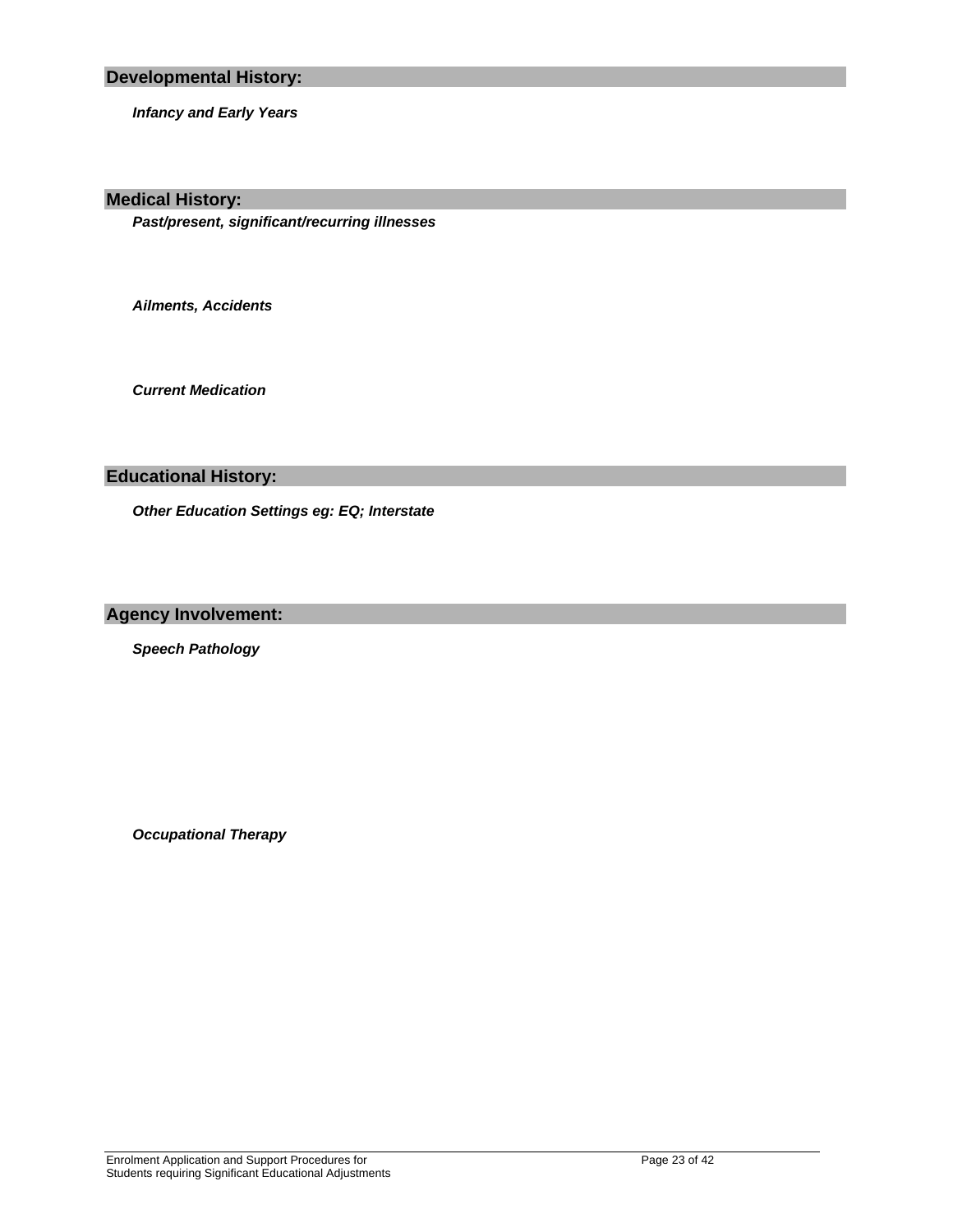*Physiotherapy*

*Other*

**Curriculum Factors:** 

**Communication Factors:**

**Social Participation / Emotional Well-being Factors:**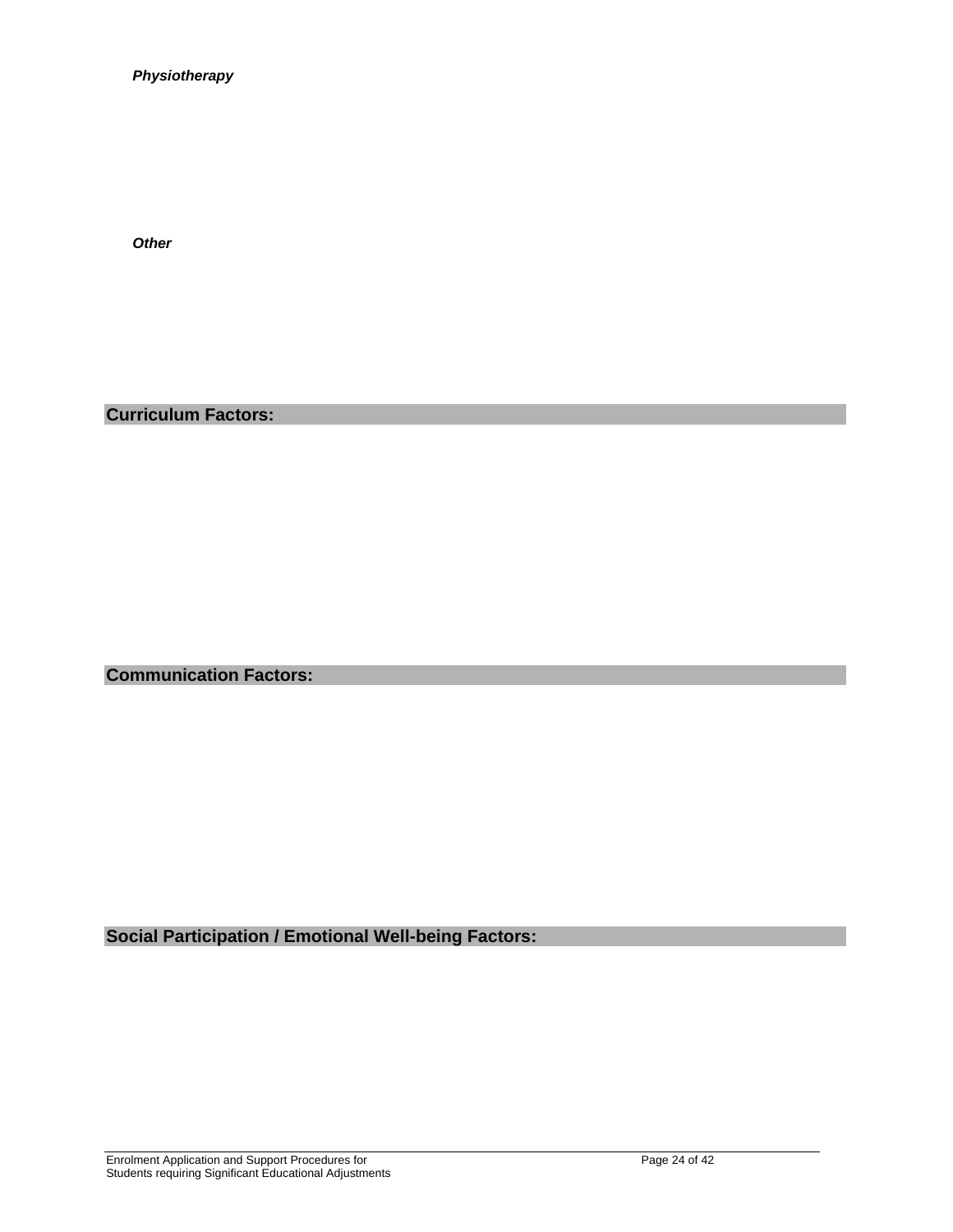**Health and Personal Care:** 

**Safety:** 

**Learning Environment / Access:**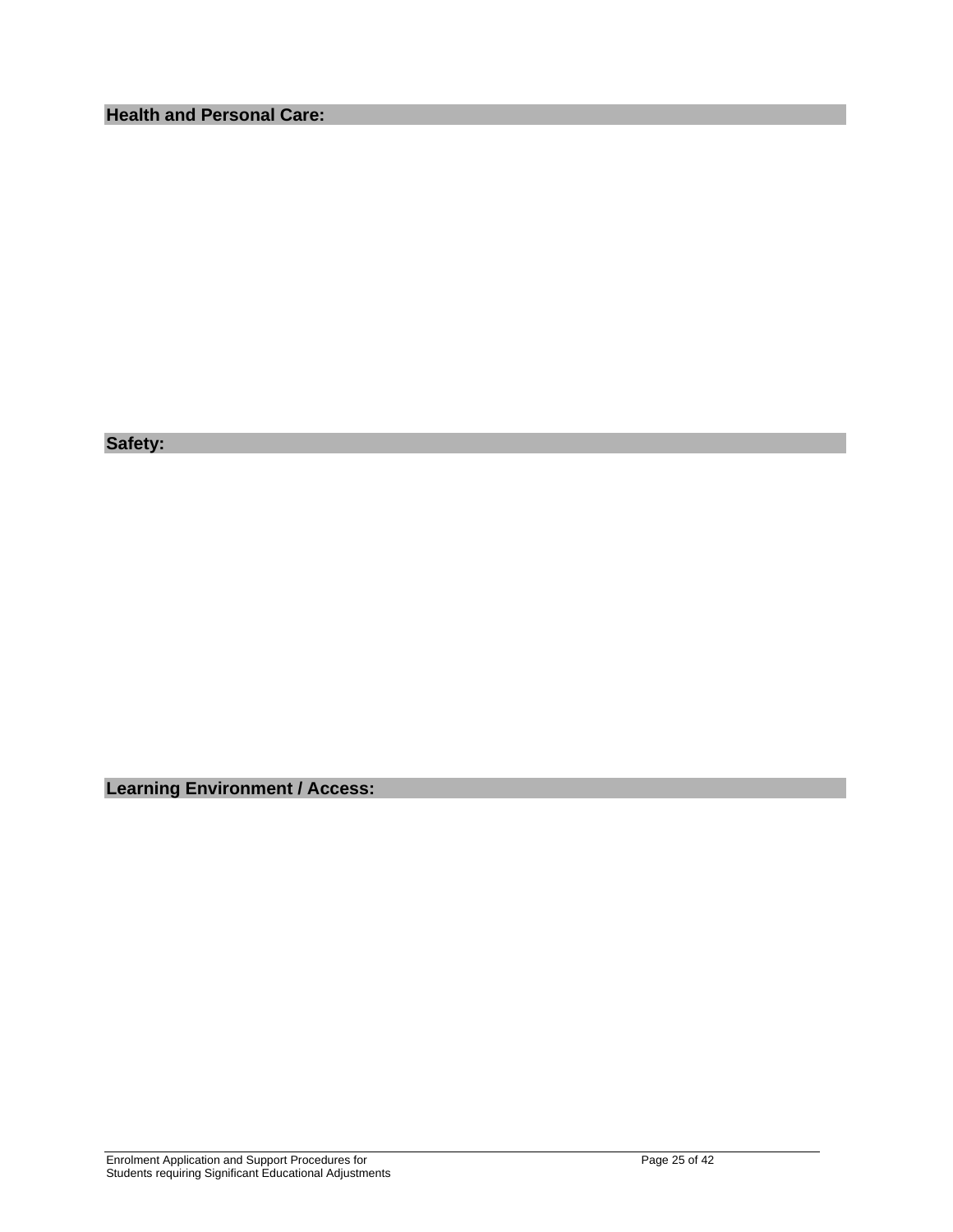

## **Enrolment Application and Support Procedures for Students requiring Significant Educational Adjustments**

## **Stage 1: Initial Team Meeting**

|                                     | <b>RECORD OF DOCUMENTS</b> |  |
|-------------------------------------|----------------------------|--|
| <b>Education Adjustment Program</b> |                            |  |
| Information Access Permission       |                            |  |
| Speech                              |                            |  |
| <b>Occupational Therapy</b>         |                            |  |
| Paediatrician                       |                            |  |
| Psychologist                        |                            |  |
| School/SEDU/FECS                    |                            |  |
| Other Documentation                 |                            |  |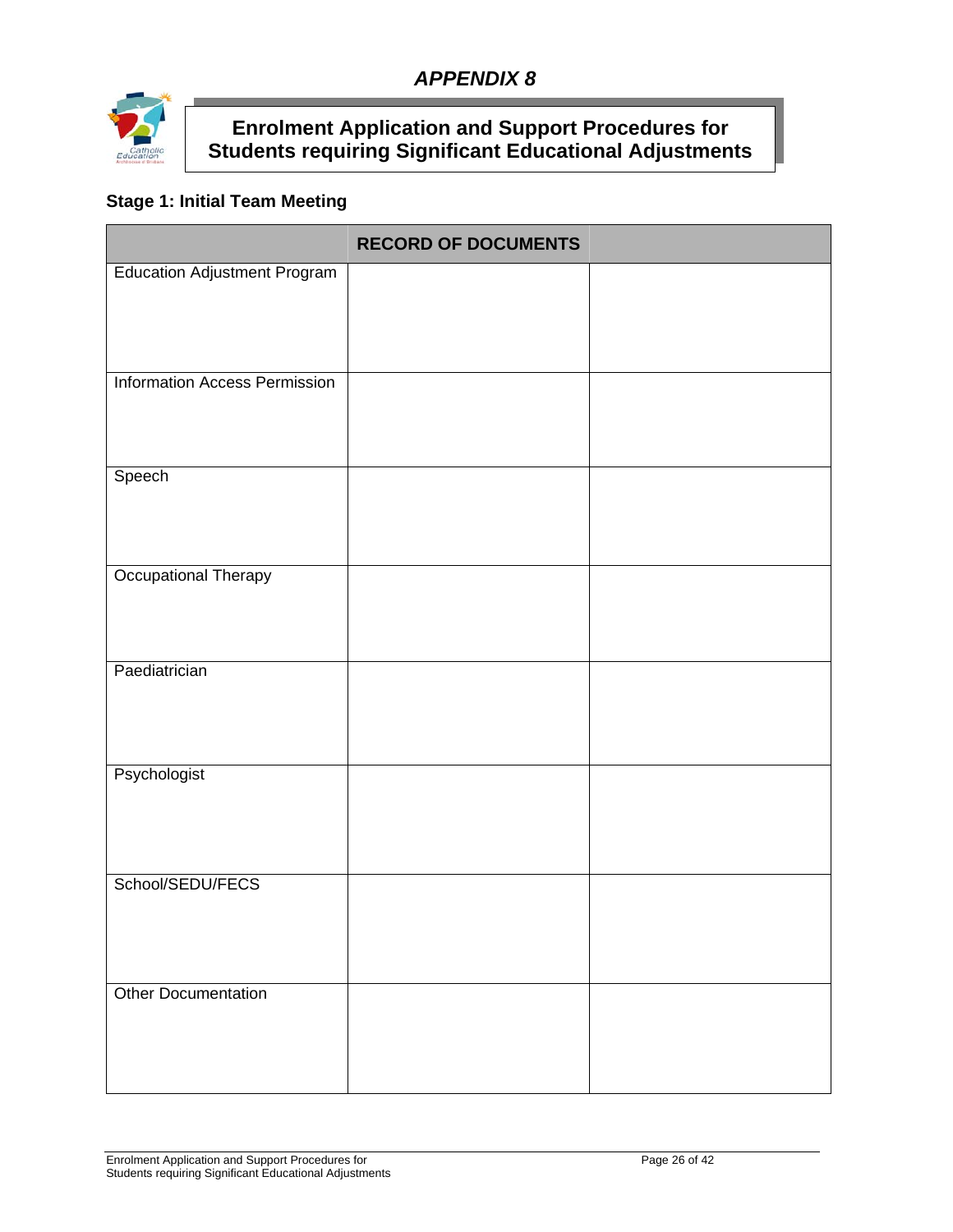

**Enrolment Application and Support Procedures for Students requiring Significant Educational Adjustments** 

## **Stage 2: Data Gathering**

## **RECORD OF OBSERVATION / VISIT**

| Date:                                              |  |  |
|----------------------------------------------------|--|--|
| <b>Student Name:</b>                               |  |  |
| Date of Birth:                                     |  |  |
| <b>Setting:</b>                                    |  |  |
| Teacher / Personnel: …………………………………………………………………………… |  |  |

#### **Developmental History:**

**Curriculum Factors:** 

**Communication Factors:**

#### **Social Participation / Emotional Well-being Factors:**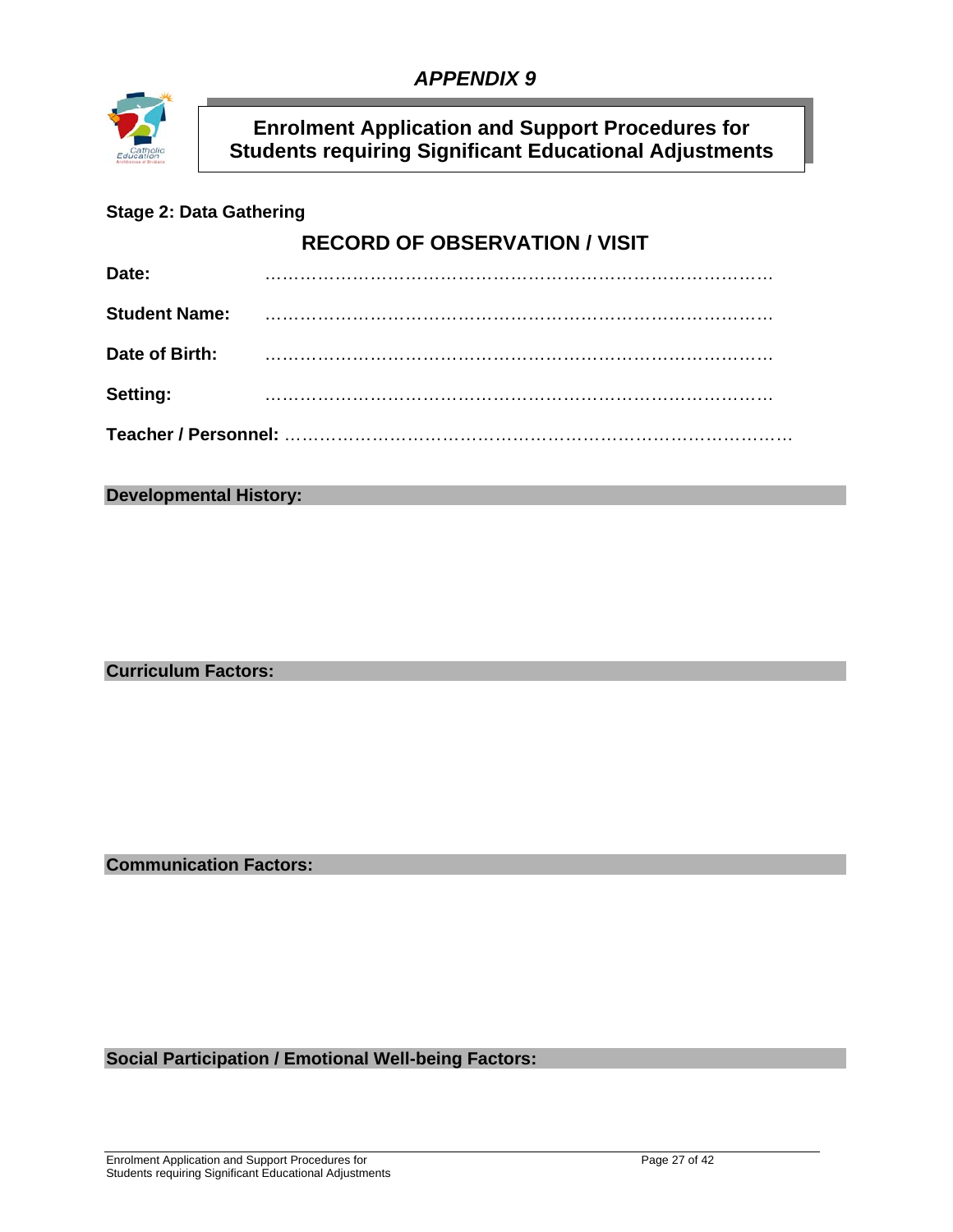**Health and Personal Care:** 

**Safety:** 

**Learning Environment / Access:** 

**General Observations:** 

**Recommendations:**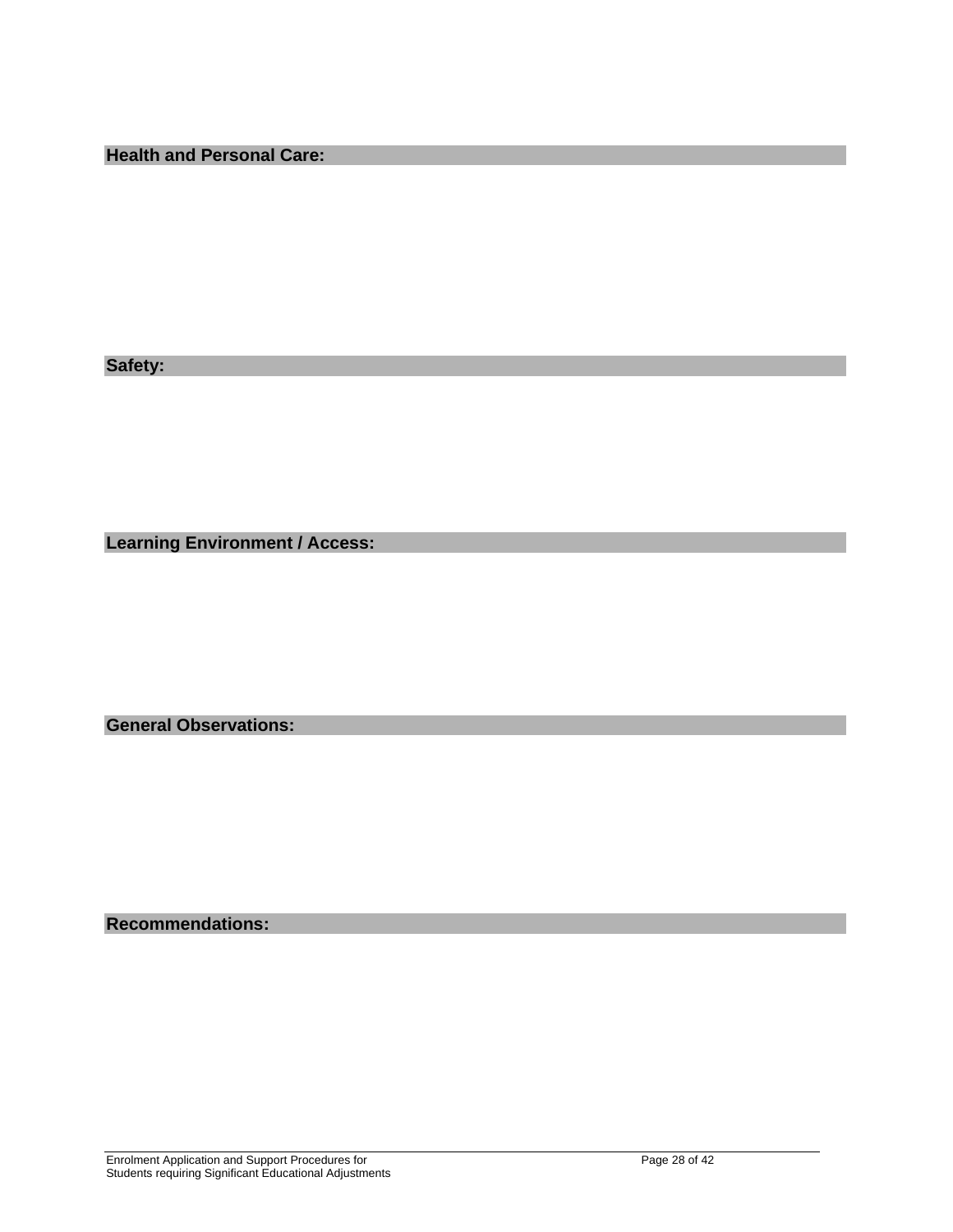

## **Enrolment Application and Support Procedures for Students requiring Significant Educational Adjustments**

### **STAGE 2 - Data Gathering:**

**SECONDARY TRANSITION FORM – INFORMATION FROM PRIMARY SCHOOL** 

**Student Name:**………………………………… **D.O.B:** ……………………………

**Family Name:**…………………………………

|                               | Date: |
|-------------------------------|-------|
| <b>Developmental History:</b> |       |

| <b>Social Development</b><br>(tick appropriate column) | <b>Strong</b> | <b>Moderate</b> | <b>Needs</b><br><b>Development</b> |
|--------------------------------------------------------|---------------|-----------------|------------------------------------|
| Works co-operatively with others                       |               |                 |                                    |
| Can work independently                                 |               |                 |                                    |
| Can concentrate for a period of                        |               |                 |                                    |
| time $e.g. 15-20$ mins                                 |               |                 |                                    |
| Relates well to peers                                  |               |                 |                                    |
| Responds satisfactorily to advice                      |               |                 |                                    |
| or correction                                          |               |                 |                                    |
| Can cope with a challenge                              |               |                 |                                    |
| Shows potential for leadership                         |               |                 |                                    |

| <b>Academic Progress</b><br>(tick appropriate column) | <b>Above</b><br><b>Year Level</b><br><b>Expectations</b> | <b>Year Level</b><br><b>Expectations</b> | <b>Below</b><br><b>Year Level</b><br><b>Expectations</b> |
|-------------------------------------------------------|----------------------------------------------------------|------------------------------------------|----------------------------------------------------------|
| <b>Oral Reading</b>                                   |                                                          |                                          |                                                          |
| <b>Reading Comprehension</b>                          |                                                          |                                          |                                                          |
| <b>Written Expression</b>                             |                                                          |                                          |                                                          |
| Mathematics - Numeration                              |                                                          |                                          |                                                          |
| Mathematics - Computation                             |                                                          |                                          |                                                          |
| Mathematics - Problem Solving                         |                                                          |                                          |                                                          |
| Organisational Independence                           |                                                          |                                          |                                                          |

### **Support History:**

| Has the student repeated a year level?                                                                                 |                           | l Yes                    | ∣No                        | Unknown                    |
|------------------------------------------------------------------------------------------------------------------------|---------------------------|--------------------------|----------------------------|----------------------------|
| Has the student received learning support?                                                                             |                           | Yes                      | l No                       |                            |
| In which areas?                                                                                                        |                           | l Literacv               | Numeracy                   | Other                      |
| Does this student have identified needs in one or more of the following Educational Adjustment Program (EAP)<br>areas? |                           |                          |                            |                            |
|                                                                                                                        | Intellectual Impairment   |                          | $\Box$ Physical Impairment |                            |
| Social / Emotional Disability                                                                                          |                           | $\Box$ Vision Impairment |                            |                            |
|                                                                                                                        | <b>Hearing Impairment</b> |                          |                            | Speech Language Impairment |

□ Autistic Spectrum Disorder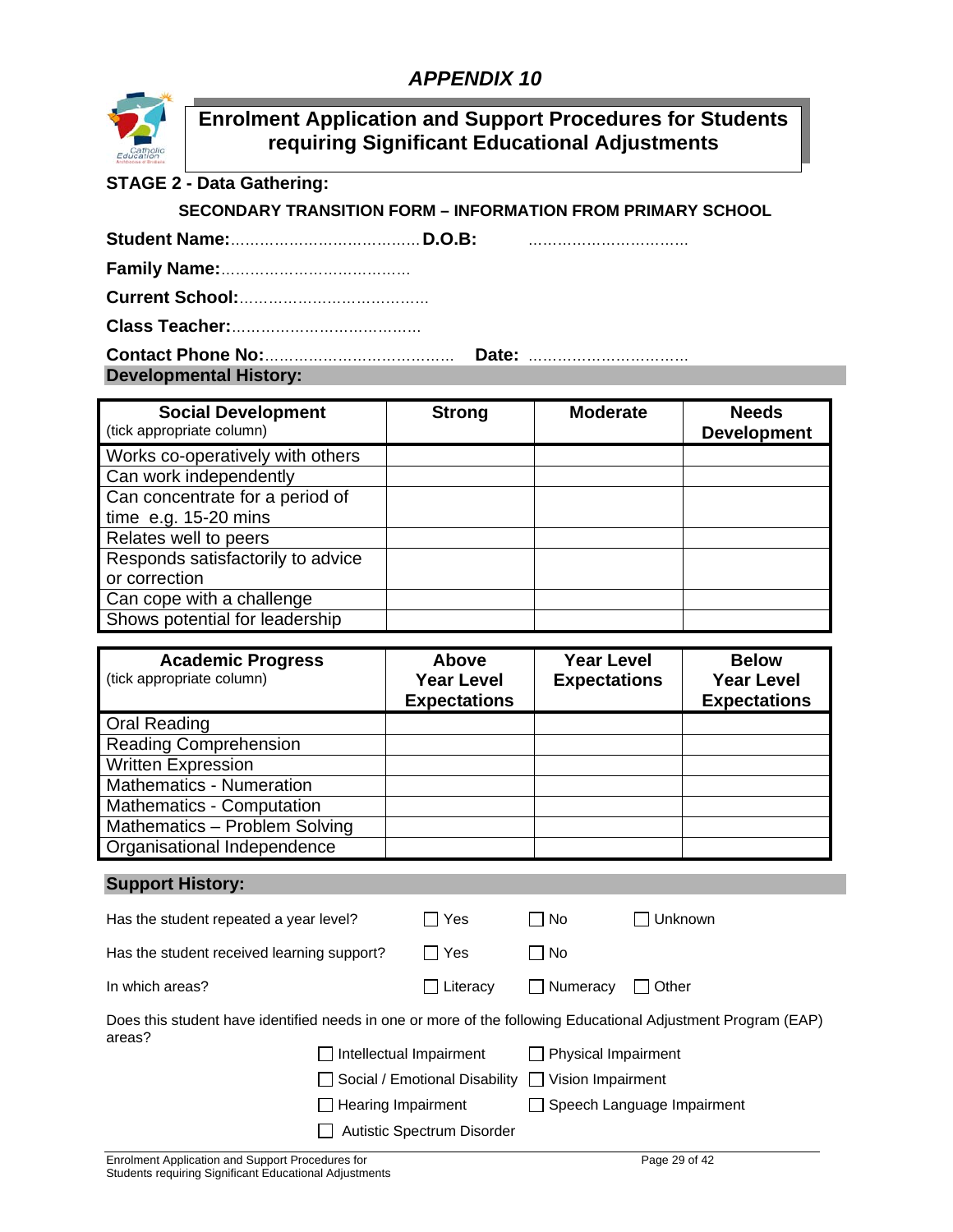| <b>Education Adjustment Program (EAP) Details:</b>                                                                |                                  |                                      |              |
|-------------------------------------------------------------------------------------------------------------------|----------------------------------|--------------------------------------|--------------|
| EAP Agency: Education Qld                                                                                         |                                  | $\Box$ BCEC                          | $\Box$ Other |
|                                                                                                                   |                                  |                                      |              |
| Are there any other issues which could impact on the student's education?                                         |                                  |                                      |              |
|                                                                                                                   |                                  |                                      |              |
|                                                                                                                   |                                  |                                      |              |
| Does the student receive additional support?                                                                      |                                  |                                      |              |
| $\Box$ Support Teacher                                                                                            |                                  | $\Box$ Inclusion/Integration Program | □Counsellor  |
| $\Box$ E.S.L. Teacher                                                                                             | □Speech Pathologist              |                                      | Other        |
| <b>School Officer</b>                                                                                             | <b>Advisory Visiting Teacher</b> |                                      |              |
| Please describe:                                                                                                  |                                  |                                      |              |
|                                                                                                                   |                                  |                                      |              |
|                                                                                                                   |                                  |                                      |              |
|                                                                                                                   |                                  | (Please forward relevant reports)    |              |
|                                                                                                                   |                                  |                                      |              |
| <b>Behaviour:</b>                                                                                                 |                                  |                                      |              |
| Does the student generally meet the school's expectations in the following areas?                                 |                                  |                                      |              |
| Attendance:                                                                                                       | Yes                              | No                                   |              |
| Code of Conduct:                                                                                                  | ∣Yes                             | No.                                  |              |
| Additional comments:                                                                                              |                                  |                                      |              |
|                                                                                                                   |                                  |                                      |              |
|                                                                                                                   |                                  |                                      |              |
| <b>General Comments:</b>                                                                                          |                                  |                                      |              |
| Is there any other information which would assist us with the enrolment and continuing education of this student? |                                  |                                      |              |
| $\Box$ Please phone for further details                                                                           |                                  |                                      |              |
|                                                                                                                   |                                  |                                      |              |
| Thank you for your time in completing this form                                                                   |                                  |                                      |              |
| Name:                                                                                                             |                                  |                                      |              |
| Signature:                                                                                                        |                                  |                                      |              |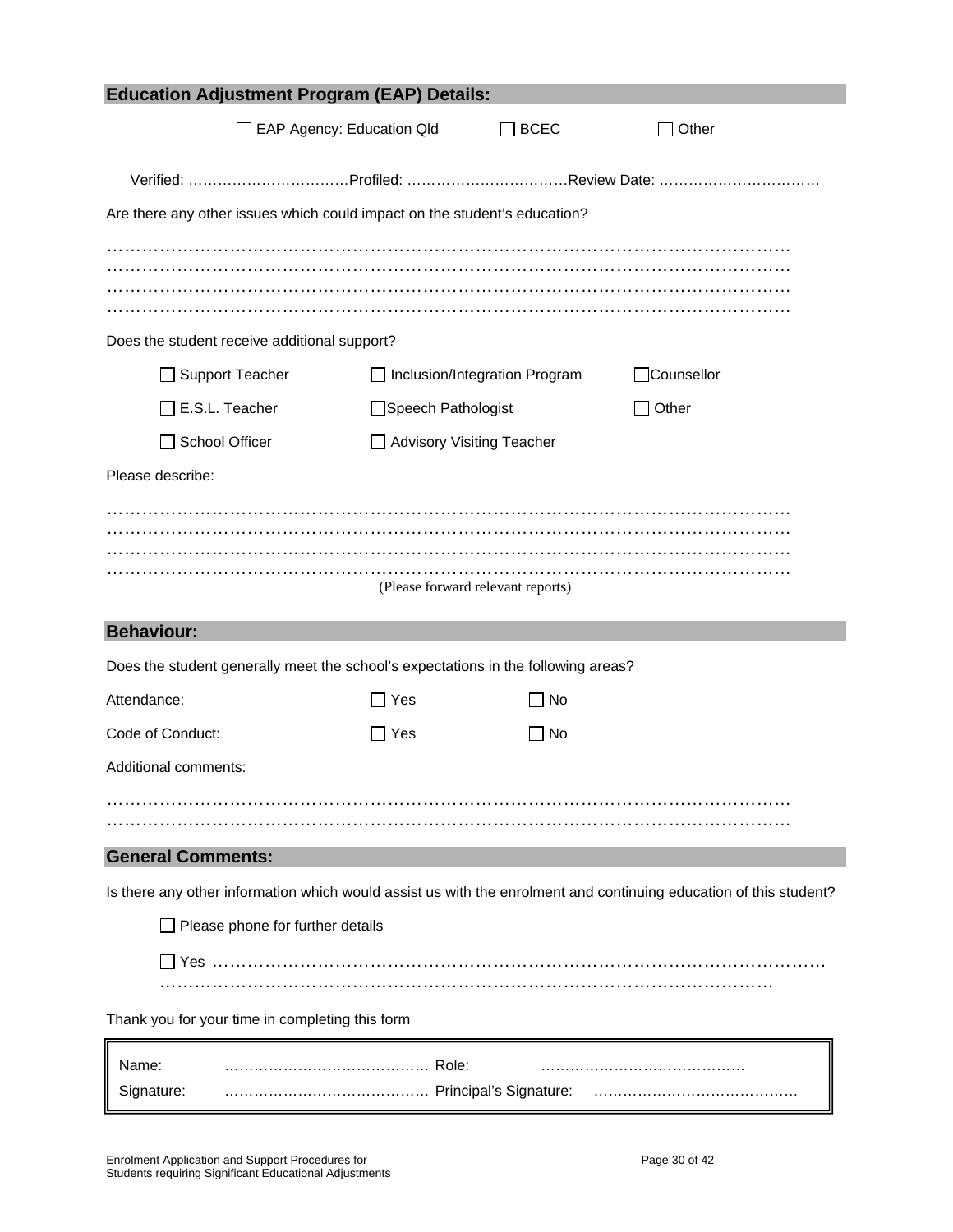

## **Enrolment Application and Support Procedures for Students requiring Significant Educational Adjustments**

## **Stage 3: Team Meeting**

## **RECORD OF MEETING**

#### **Date of Meeting: Desired Outcomes: Student Information: Meeting Participants:** *Student's name* …………………………………………… *Date of Birth* …………………………………………… *Proposed Year Level Placement* …………………………………………… *Proposed School* …………………………………………… *Home Address* …………………………………………… *Phone* …………………………………………… *Religion* …………………………………………… *Participants:* …………………………………………… *Student* …………………………………………… *Parents/Guardians* …………………………………………… **Information gathered in Stage 1 and Stage 2 is shared and clarified Any new relevant information is tabled**  Enrolment implications are identified and examined in relation to:  $\Rightarrow$  Family and student considerations  $\Rightarrow$  School community leadership / administrative considerations  $\Rightarrow$  Program considerations  $\Rightarrow$  Teaching & Learning considerations If appropriate, the Educational Adjustment Program (EAP) and relevant documents are clarified and discussed.

*Support Teacher (IE)* ……………………………………………

*Principal* ……………………………………………

*Class Teacher* ……………………………………………

*SSR* ……………………………………………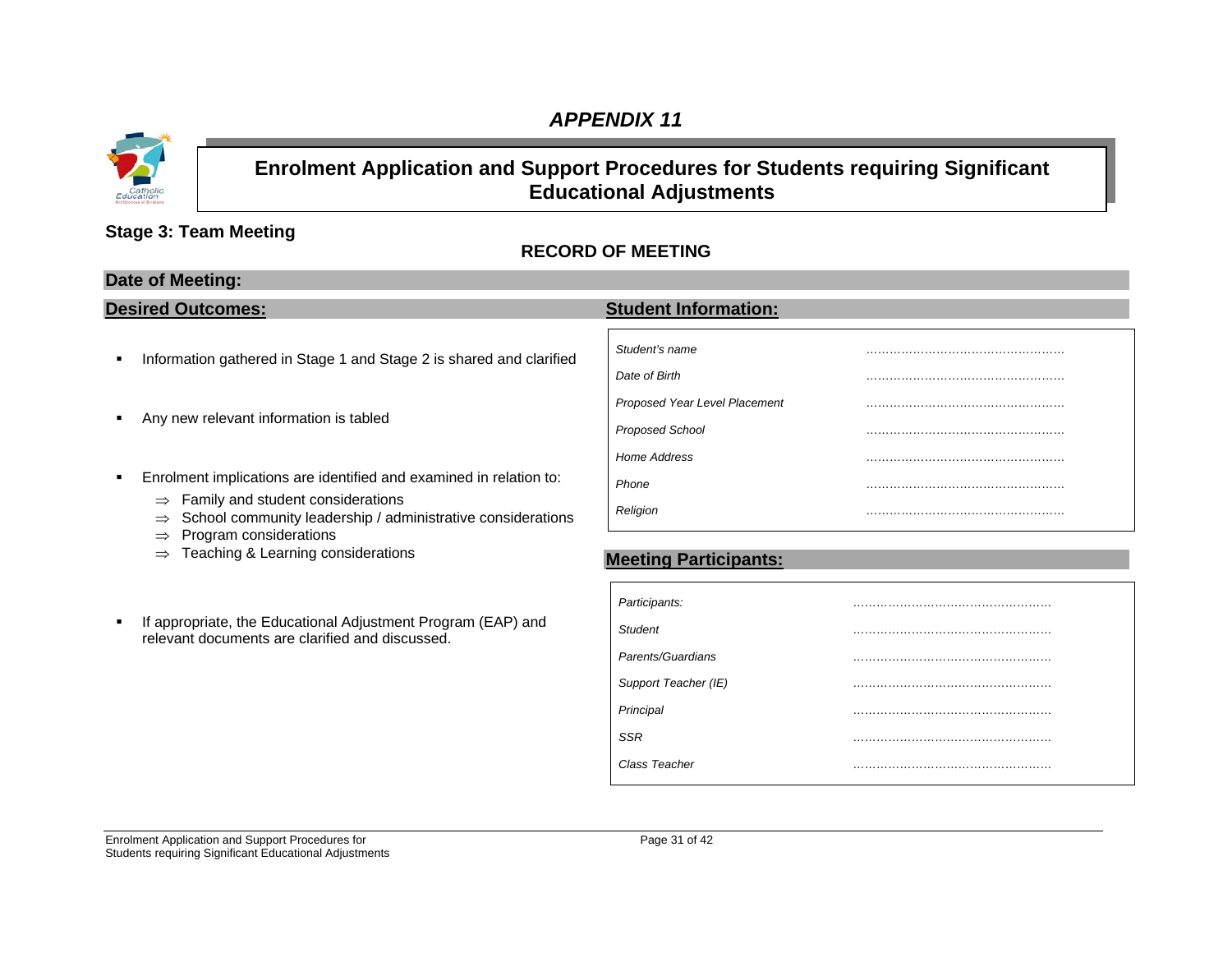#### **DOCUMENTS TABLED**

| <b>Document</b> | <b>By Whom</b> |
|-----------------|----------------|
|                 |                |
|                 |                |
|                 |                |
|                 |                |
|                 |                |
|                 |                |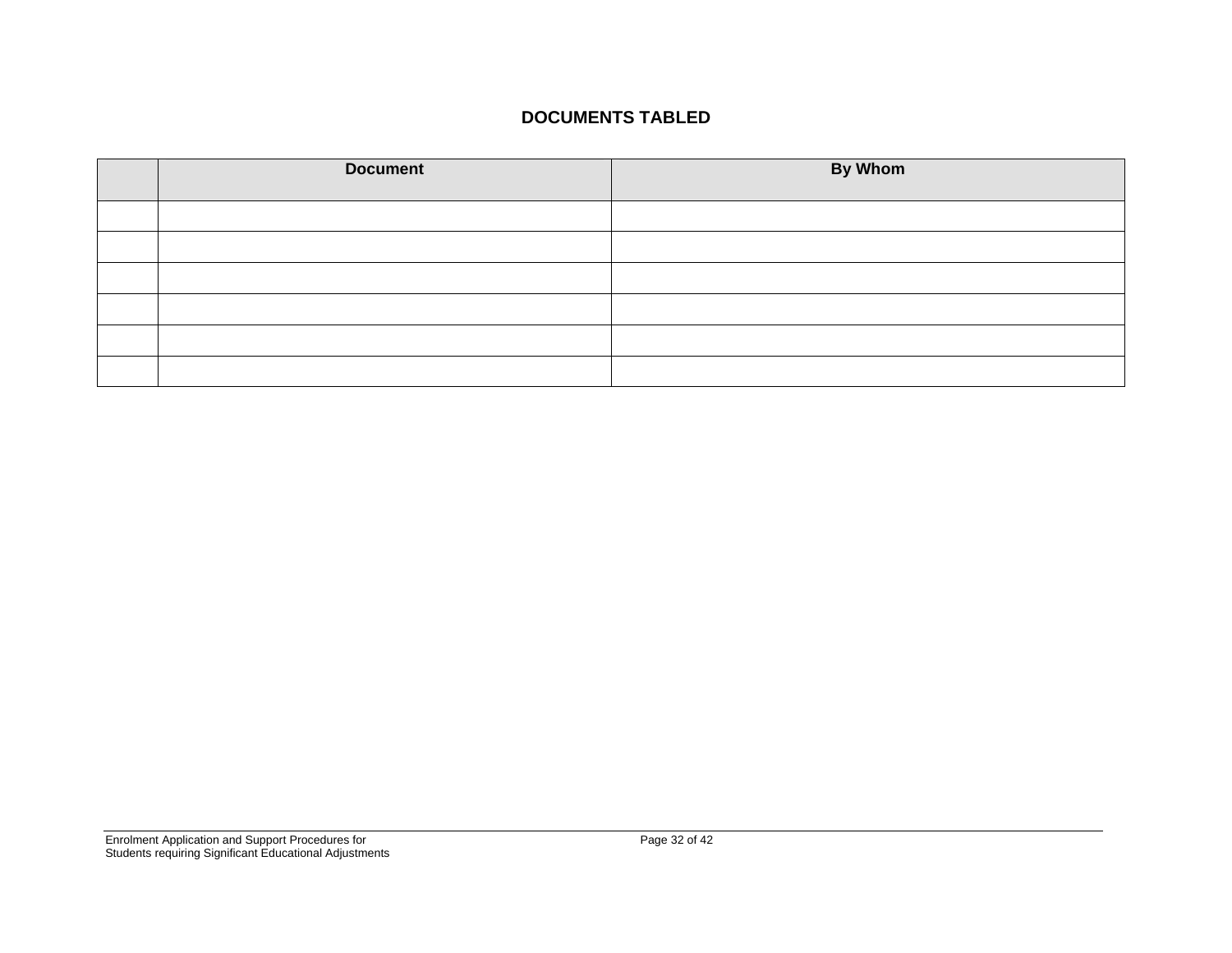

## **Enrolment Application and Support Procedures for Students requiring Significant Educational Adjustments**

## **RECORD OF ADJUSTMENTS / IMPLICATIONS**

| <b>Student Factors</b> | <b>Adjustments for Learning</b> | Implications for the School/Family/Student |
|------------------------|---------------------------------|--------------------------------------------|
| Curriculum:            |                                 |                                            |
|                        |                                 |                                            |
|                        |                                 |                                            |
|                        |                                 |                                            |
|                        |                                 |                                            |
| Communication:         |                                 |                                            |
|                        |                                 |                                            |
|                        |                                 |                                            |
|                        |                                 |                                            |
|                        |                                 |                                            |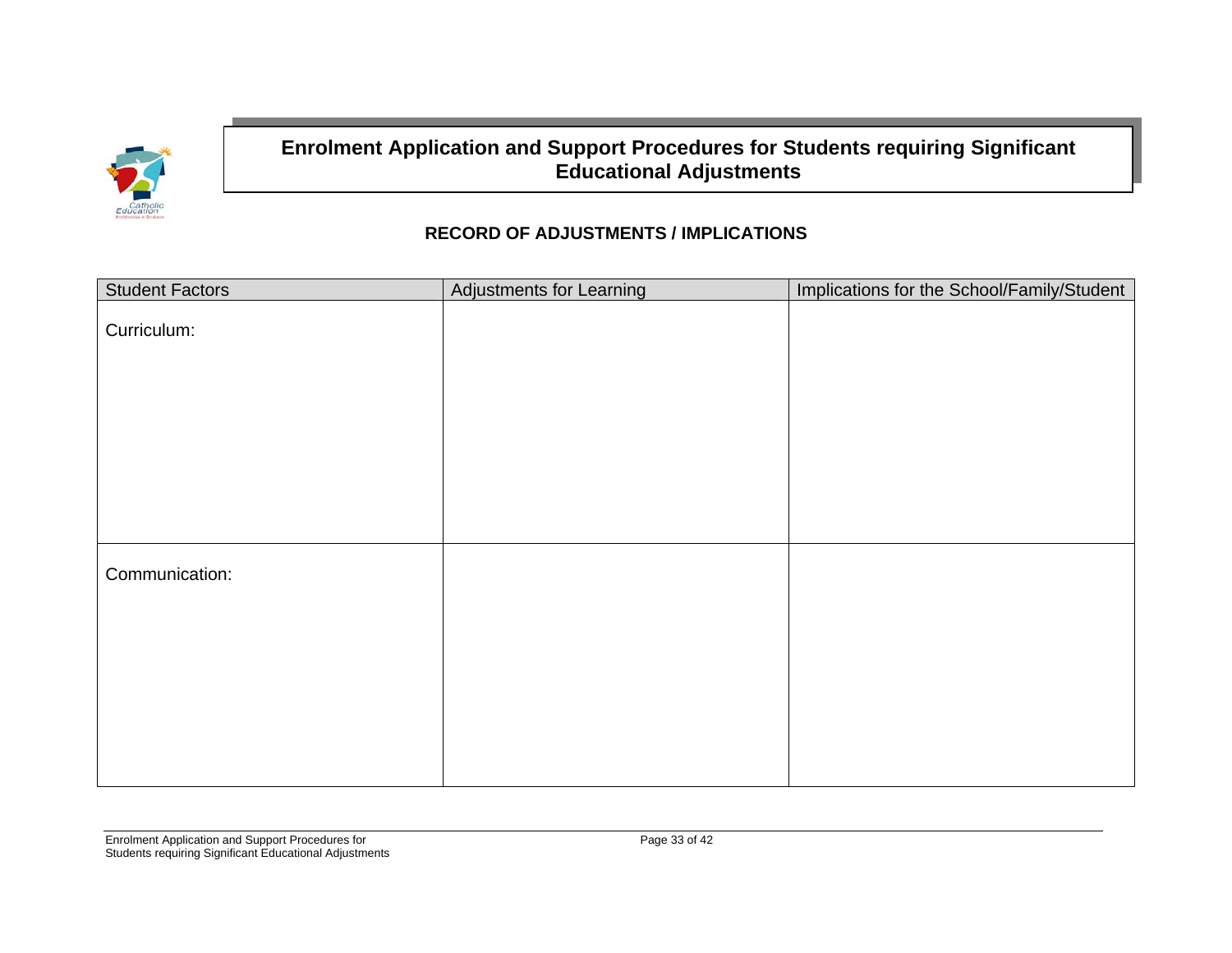| <b>Student Factors</b>                           | <b>Adjustments for Learning</b> | Implications for the School/Family/Student |
|--------------------------------------------------|---------------------------------|--------------------------------------------|
| Social Participation / Emotional Well-<br>being: |                                 |                                            |
|                                                  |                                 |                                            |
| Health and Personal Care:                        |                                 |                                            |
|                                                  |                                 |                                            |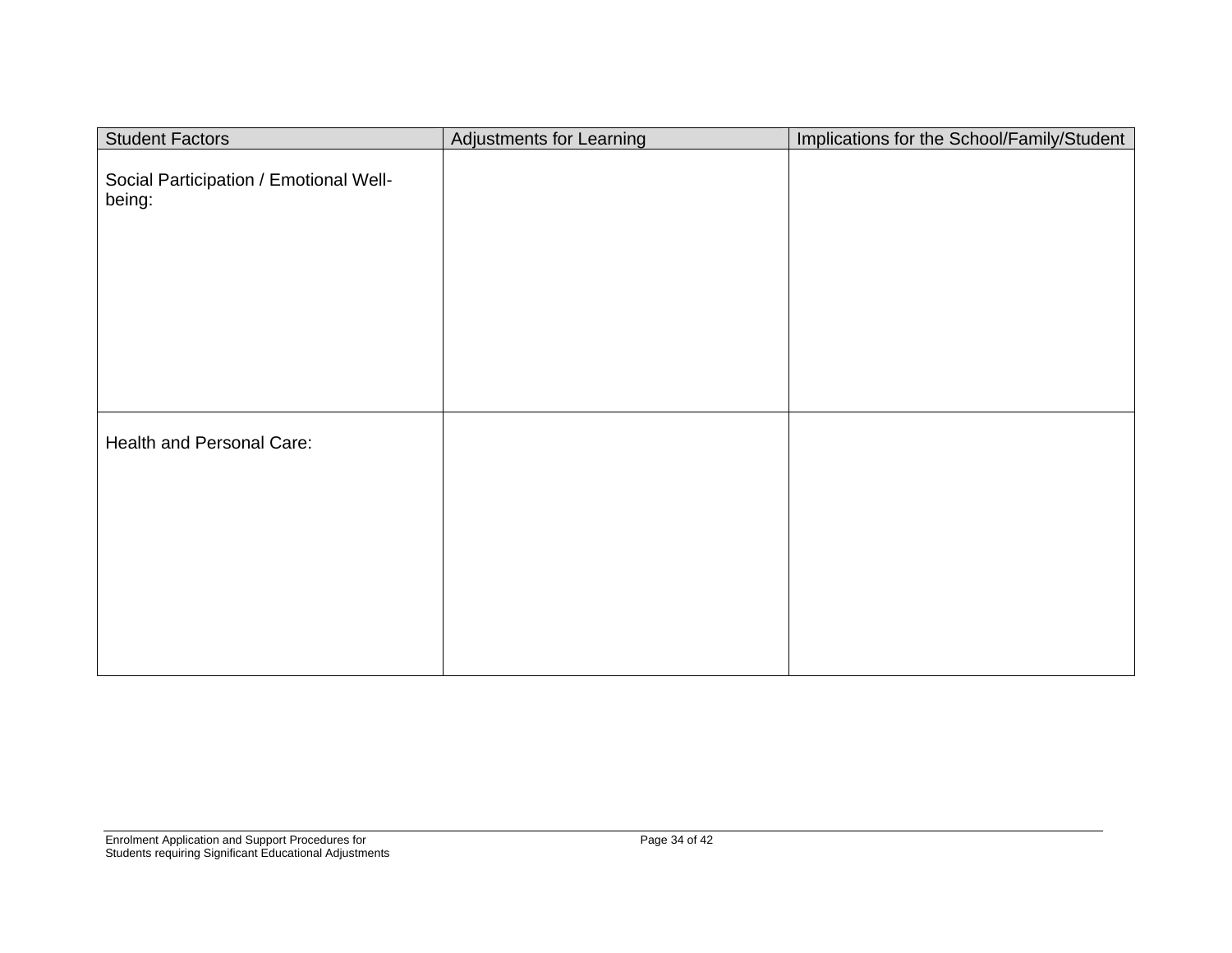| <b>Student Factors</b>              | Adjustments for Learning | Implications for the School/Family/Student |
|-------------------------------------|--------------------------|--------------------------------------------|
| Safety:                             |                          |                                            |
|                                     |                          |                                            |
|                                     |                          |                                            |
|                                     |                          |                                            |
|                                     |                          |                                            |
| <b>Learning Environment Access:</b> |                          |                                            |
|                                     |                          |                                            |
|                                     |                          |                                            |
|                                     |                          |                                            |
|                                     |                          |                                            |
|                                     |                          |                                            |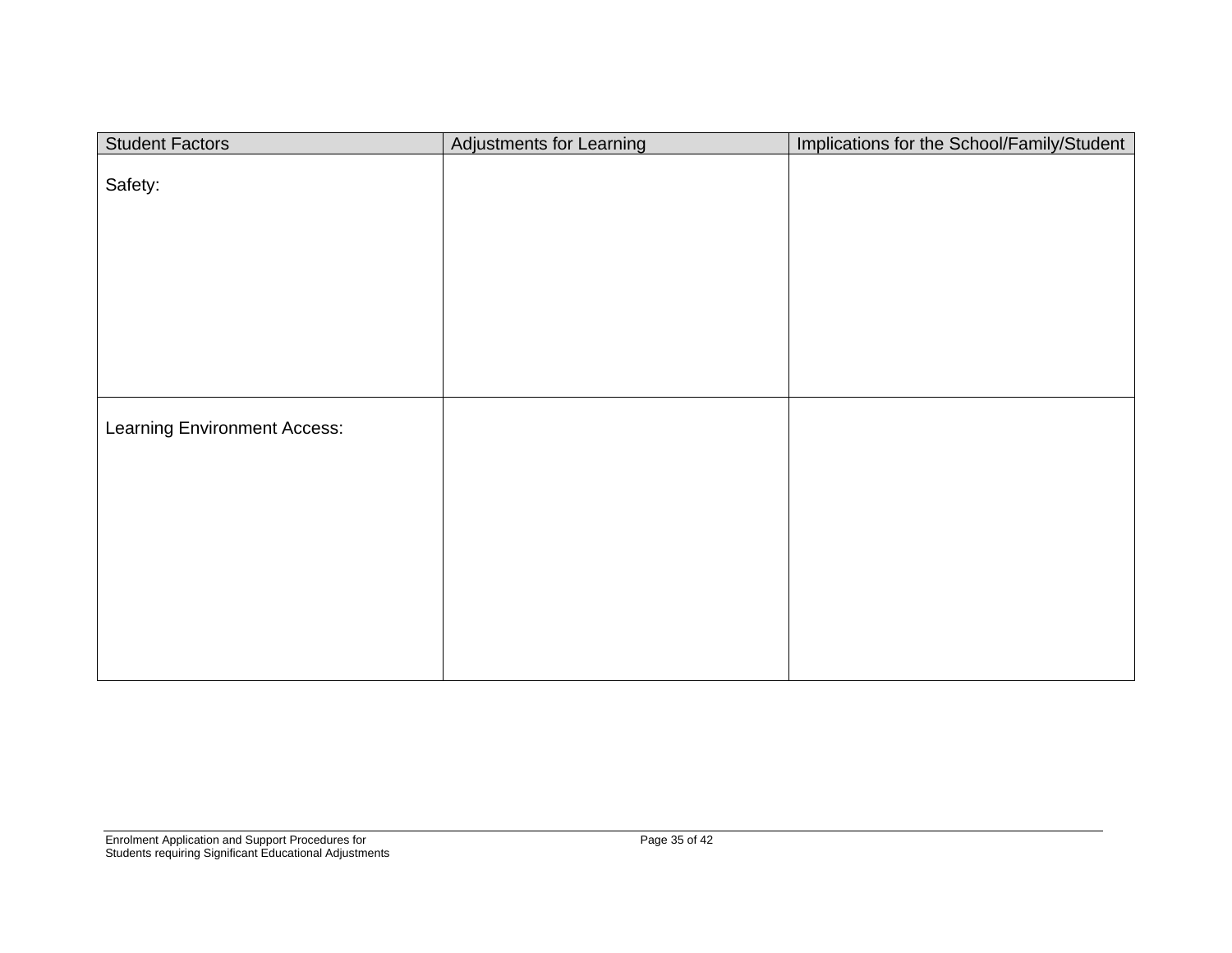

## **Enrolment Application and Support Procedures for Students requiring Significant Educational Adjustments**

#### **ACTION SUMMARY - IMPLICATIONS**

| What | <b>Who</b> | <b>Comments</b> | <b>Check</b> |
|------|------------|-----------------|--------------|
|      |            |                 |              |
|      |            |                 |              |
|      |            |                 |              |
|      |            |                 |              |
|      |            |                 |              |
|      |            |                 |              |
|      |            |                 |              |
|      |            |                 |              |
|      |            |                 |              |
|      |            |                 |              |
|      |            |                 |              |
|      |            |                 |              |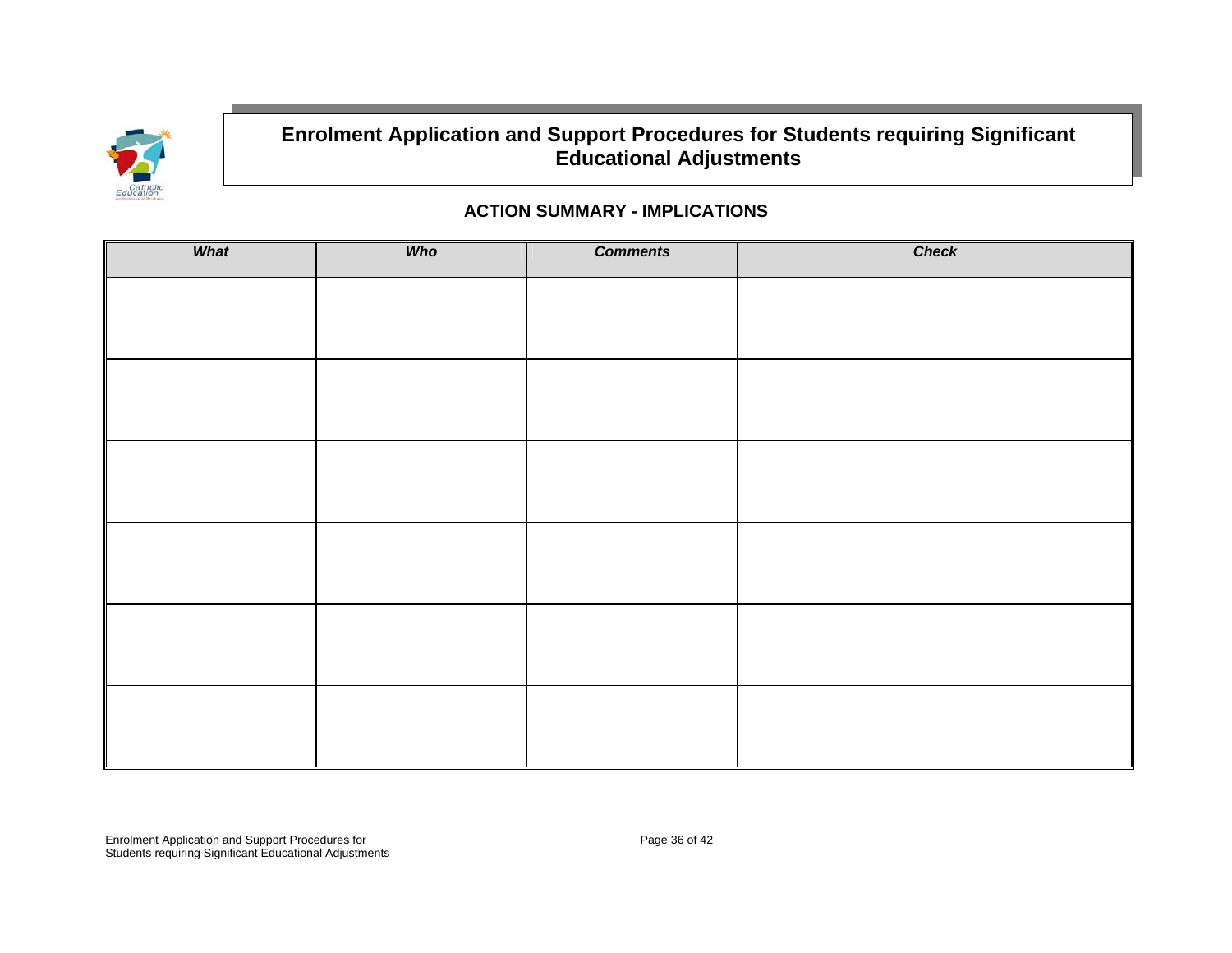

## **BRISBANE CATHOLIC EDUCATION ENROLMENT SUPPORT PROCESS FOR STUDENTS REQUIRING SIGNIFICANT EDUCATIONAL ADJUSTMENTS**

## **Stage 5: School Action Plan**

### **Desired Outcomes:**

- A Student Support Team is formed
- The Principal appoints a member of the Student Support Team to coordinate the ongoing educational provision for the student (i.e. Case Manager)
- A School Action Plan is developed and implemented.
- Timelines for reviews are established
- A record of the School Action Plan is made available for all members of the Student Support Team.
- Communication is maintained

### *Identifying Information:*

| Child's name                  |  |
|-------------------------------|--|
| Date of Birth                 |  |
| Name of School                |  |
| Proposed year Level Placement |  |
| Parents/Guardians Name/s      |  |
| Home Address                  |  |
| Telephone                     |  |
|                               |  |
| Religion                      |  |
|                               |  |

| <b>Participants:</b>                    |  |
|-----------------------------------------|--|
| Principal:                              |  |
| Parents:                                |  |
| <b>School Representative:</b>           |  |
| <b>Student Services Representative:</b> |  |
|                                         |  |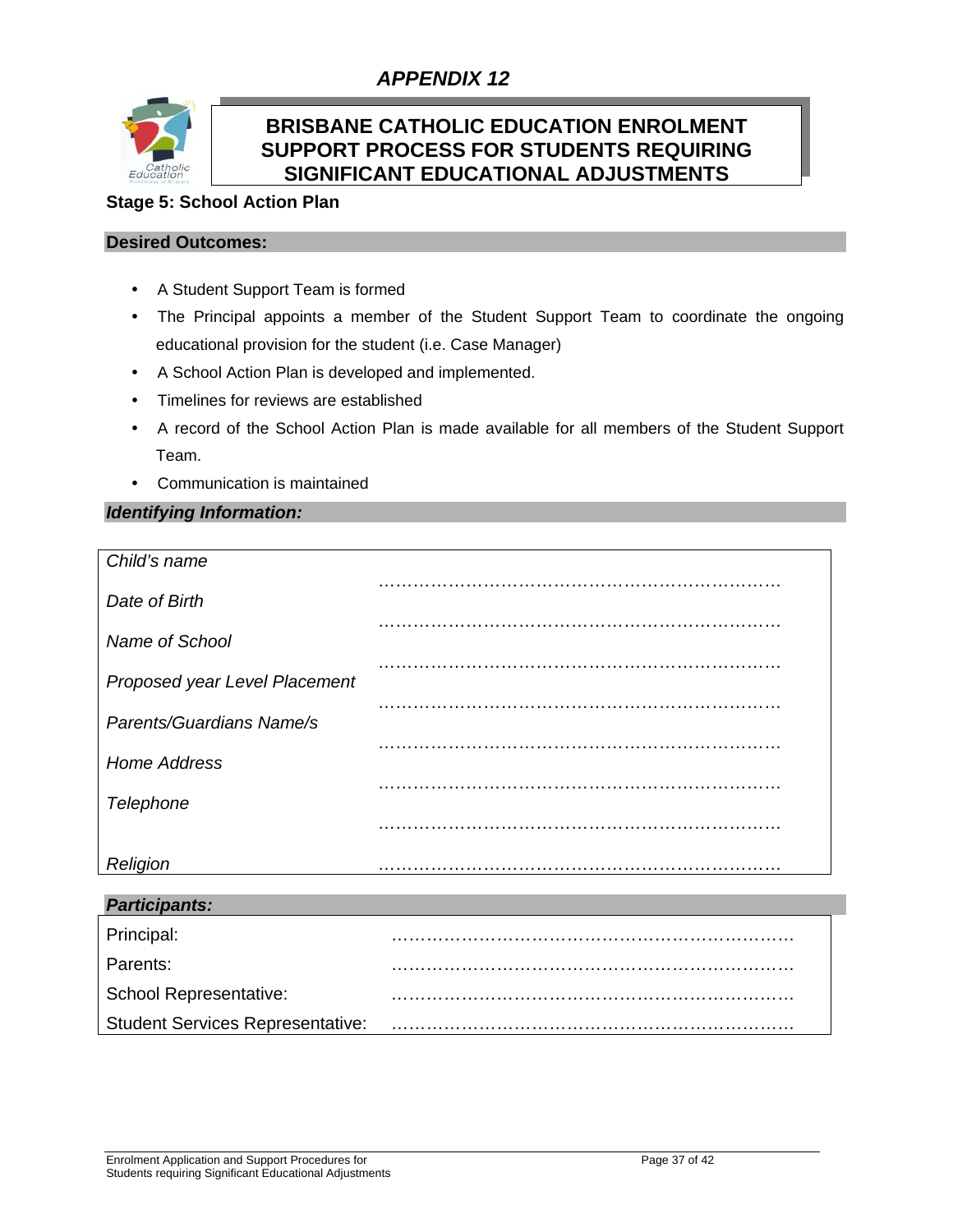

## **ACTION PLAN FOR STUDENT**   *(Refer to Record of Adjustments Appendix 11)*

| What | Who | <b>Comments</b> | <b>Check</b> |
|------|-----|-----------------|--------------|
|      |     |                 |              |
|      |     |                 |              |
|      |     |                 |              |
|      |     |                 |              |
|      |     |                 |              |
|      |     |                 |              |
|      |     |                 |              |
|      |     |                 |              |
|      |     |                 |              |
|      |     |                 |              |
|      |     |                 |              |
|      |     |                 |              |
|      |     |                 |              |
|      |     |                 |              |
|      |     |                 |              |
|      |     |                 |              |
|      |     |                 |              |
|      |     |                 |              |
|      |     |                 |              |
|      |     |                 |              |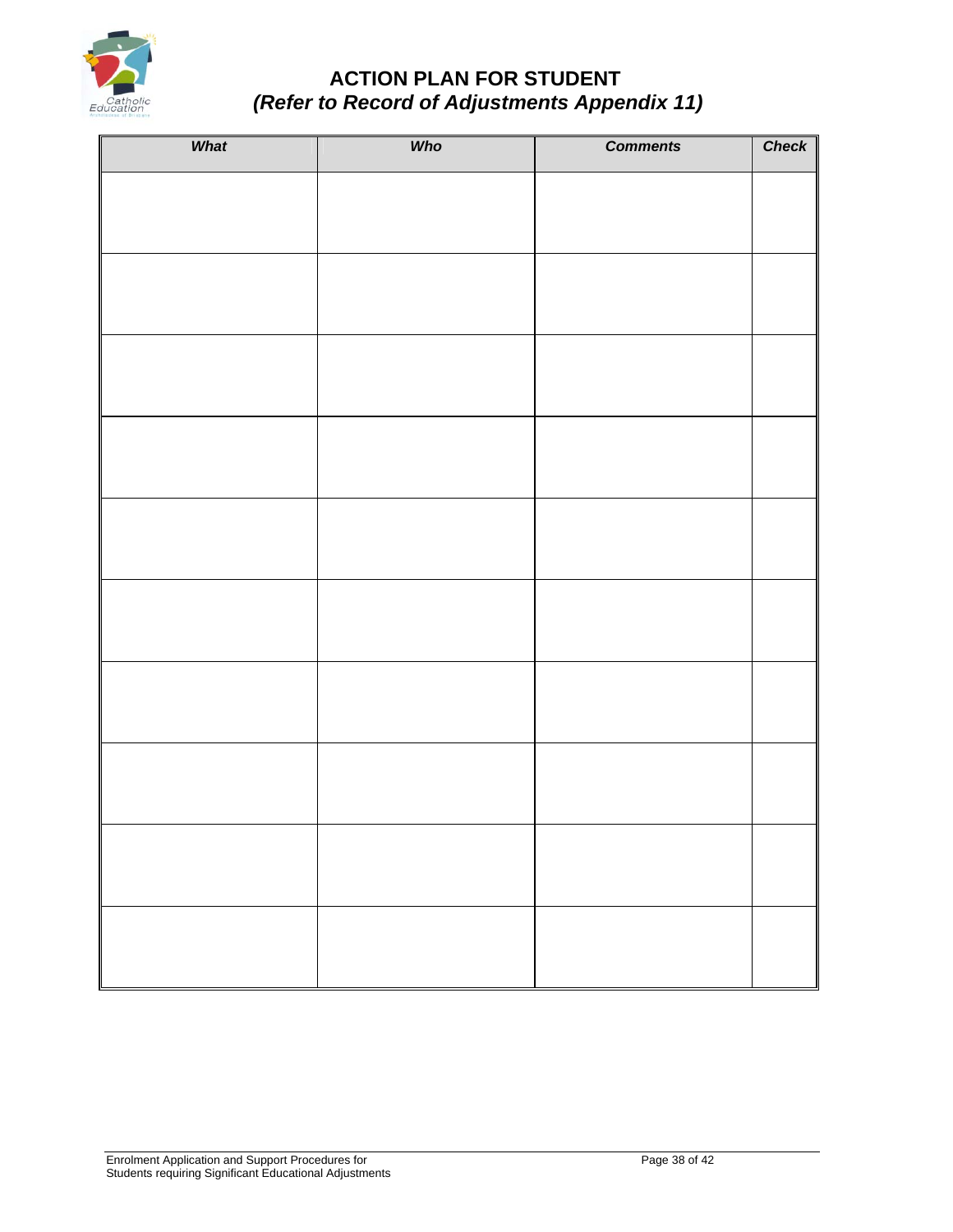

## **ENROLMENT OF STUDENTS IN CATHOLIC SCHOOLS POLICY**

#### **JUNE 2004**

## **POLICY**

Catholic schools in the Archdiocese give priority in enrolment to students who are baptised Catholics. Schools may also enrol students from other faith traditions whose families demonstrate that they share in the expressed values of the school. In such instances schools embrace church teachings regarding respect for the faith journey of individuals within the religious dimension of school life.1

The process of enrolment is to be guided by principles of justice and equity that support Catholic ethos and vision.2

## **INTRODUCTION**

In a spirit of service guided by the gospel of Jesus Christ, and in the tradition of the Archdiocese of Brisbane, Catholic schools further the mission of the Church and continue to reach out to those who are poor and marginalised. Catholic schools are committed to providing a holistic education, which is responsive to each student's diverse and unique spiritual, social, emotional, intellectual and developmental needs and circumstances.

### **RATIONALE**

Catholic schools recognise the role of parents as the primary educators of their children. Catholic schools share with pastors and parents the responsibility to nurture the development of each student.

The Brisbane Archdiocesan Report on the Bishops Project on Catholic Schooling 2001 states that the Catholic school of the future will "provide an authentic experience of Catholic Christian community" and "be open to those who support its values."3

<sup>1</sup>*The Code of Canon Law,* 1984, canon 748 § 2.

 $\_$  ,  $\_$  ,  $\_$  ,  $\_$  ,  $\_$  ,  $\_$  ,  $\_$  ,  $\_$  ,  $\_$  ,  $\_$  ,  $\_$  ,  $\_$  ,  $\_$  ,  $\_$  ,  $\_$ 

Congregation for the clergy; *General director for catechesis,* NSW, 1998, n 75, p.76.

Brisbane Catholic Education, *A statement on religious education for Catholic schools,* Brisbane, 1997, pp.12-17. 2 Congregation for Catholic Education, *The Catholic school in the threshold of the third millennium,* NSW, 1998, N15, P.18.

<sup>3</sup> Archdiocese of Brisbane, *Queensland bishops' Catholic schools research project Archdiocese of Brisbane 1998-2001*, Brisbane, 2001, p.6.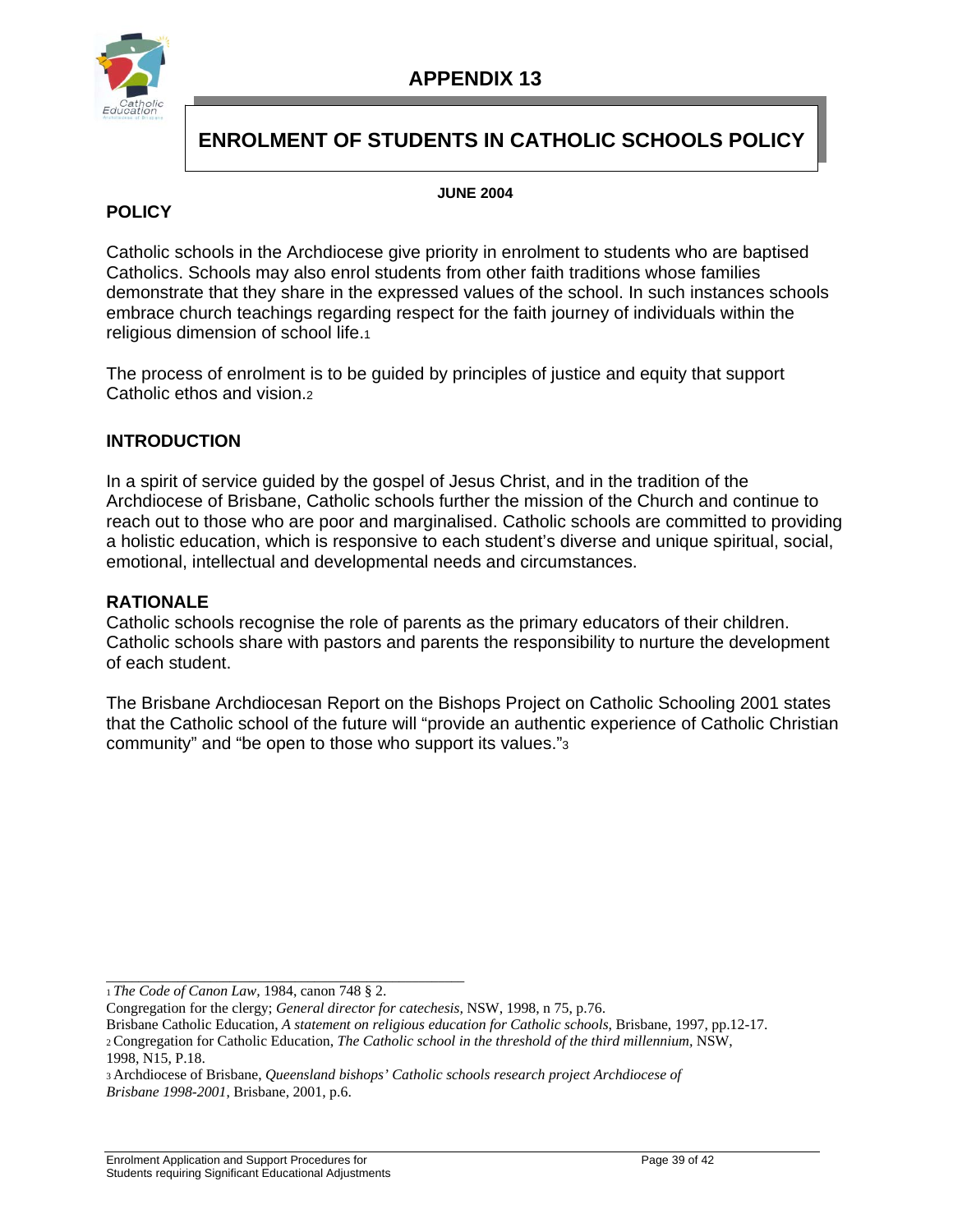Contemporary issues that impact upon enrolment in Catholic schools include:

- enrolment demands for Catholic schooling
- changing church affiliation patterns by families
- disability and anti-discrimination legislation
- access for those who are poor and marginalised
- responses to government education initiatives
- provision of religious education and faith development opportunities for all students
- the development of ecumenical schools.

Schools respond creatively to such issues by offering to students a holistic Catholic education that will assist them to become actively engaged in enriching the world throughout their lifetime.

Catholic schools in the Archdiocese therefore, are committed to providing high quality, inclusive schooling and are visible expressions of the Church in action. In partnership with parishes and deaneries, schools are part of the Church's mission to educate and support the faith of its members. They also contribute to the development of Catholic Christian identity. "The endeavour to interweave reason and faith, which has become the heart of individual subjects, makes for unity, articulation and coordination, bringing forth within what is learnt in school a Christian vision of the world, of life, of culture and of history."4 Guided by principles of respect and tolerance, and in a spirit of dialogue, Catholic schools are challenged to respond to an ecumenical and multi-faith society.

### **CONSEQUENCES**

The following consequences result from the application of the Archdiocesan enrolment policy at the local level.

Parish and Archdiocesan Catholic schools, in collaboration with pastors, will:

## **Catholic Identity**

• Promote a clearly articulated vision and statement of expressed values and experience of schooling within the Catholic tradition

- ensure that enrolment process and patterns contribute to and maintain the Catholic identity of the school community
- link pastorally and strategically with their parish and deanery communities
- ensure that the classroom teaching of religion and the religious life of the school are grounded in the Catholic faith tradition

whilst being sensitive to ecumenical and multi-faith perspectives

## **Pastoral and Educational**

• ensure that the curriculum embodies the wisdoms and values of the Catholic tradition

\_\_\_\_\_\_\_\_\_\_\_\_\_\_\_\_\_\_\_\_\_\_\_\_\_\_\_\_\_\_\_\_\_\_\_\_\_\_\_\_\_\_\_\_\_\_\_\_\_\_\_\_\_\_\_ Congregation for Catholic Education, op.cit., n14, p.17.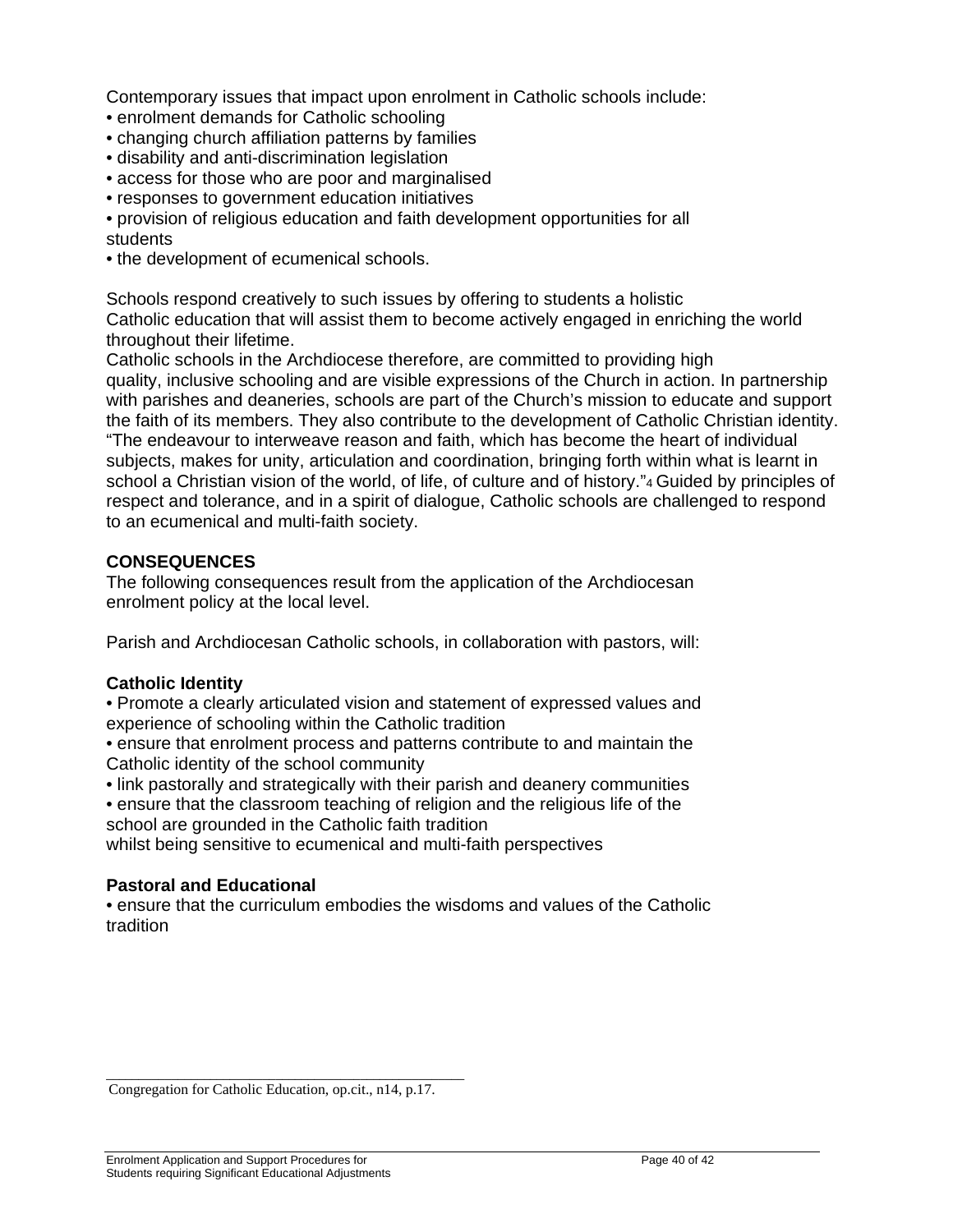• provide opportunities to enrich the spirituality and faith development of staff enabling them to teach effectively in a Catholic school

• interact proactively with students and their families, through the educational and pastoral life of the school, assisting them in their faith development

• establish effective relationships with representatives of their local communities including pastors, parents/carers and staff in developing local procedures for the enrolment of students

## **Leadership**

• engage the school community in Archdiocesan renewal and quality assurance processes

• ensure that enrolment processes for students with special needs follow the Enrolment Application and Support Procedures for Students with Special

Educational Needs (2002) of Brisbane Catholic Education

• review regularly school fee and levy policies and processes consistent with the principles of justice and equity

• develop and communicate to their community enrolment policies and procedures that have been developed in accordance with this enrolment policy and local needs.

## **REFERENCES**

Brisbane Catholic Education. (1997). *A statement on religious education for Catholic schools.* Brisbane Catholic Education. Brisbane.

Brisbane Catholic Education. (1997). *A syllabus for religious education for Catholic schools..* Brisbane Catholic Education. Brisbane.

Brisbane Catholic Education. (2003). *Religious education years 1-10 learning outcomes.* Brisbane Catholic Education. Brisbane.

Congregation for Catholic Education. (1998). *The Catholic school on the threshold of the third millennium.* St Paul's. NSW.

Congregation for the Clergy. (1998). *General directory for catechesis.* St Paul's. NSW.

Brisbane Catholic Education. (2002). *Enrolment application and support procedures for students with special educational needs.* Brisbane Catholic Education. Brisbane.

Archdiocese of Brisbane. (2001). *Queensland bishops' Catholic schools research project Archdiocese of Brisbane 1998-2001.* Brisbane Catholic Education. Brisbane.

(1984). *The Code of Canon Law.* Collins Liturgical Australia. (Original Latin text © copyright 1983 Libreria Editrice Vaticana, Vatican City).

For more information please contact the Catholic Education Council, GPO Box 1201, Brisbane 4001, Telephone (07) 3840 0400, Fax (07 3844 5101